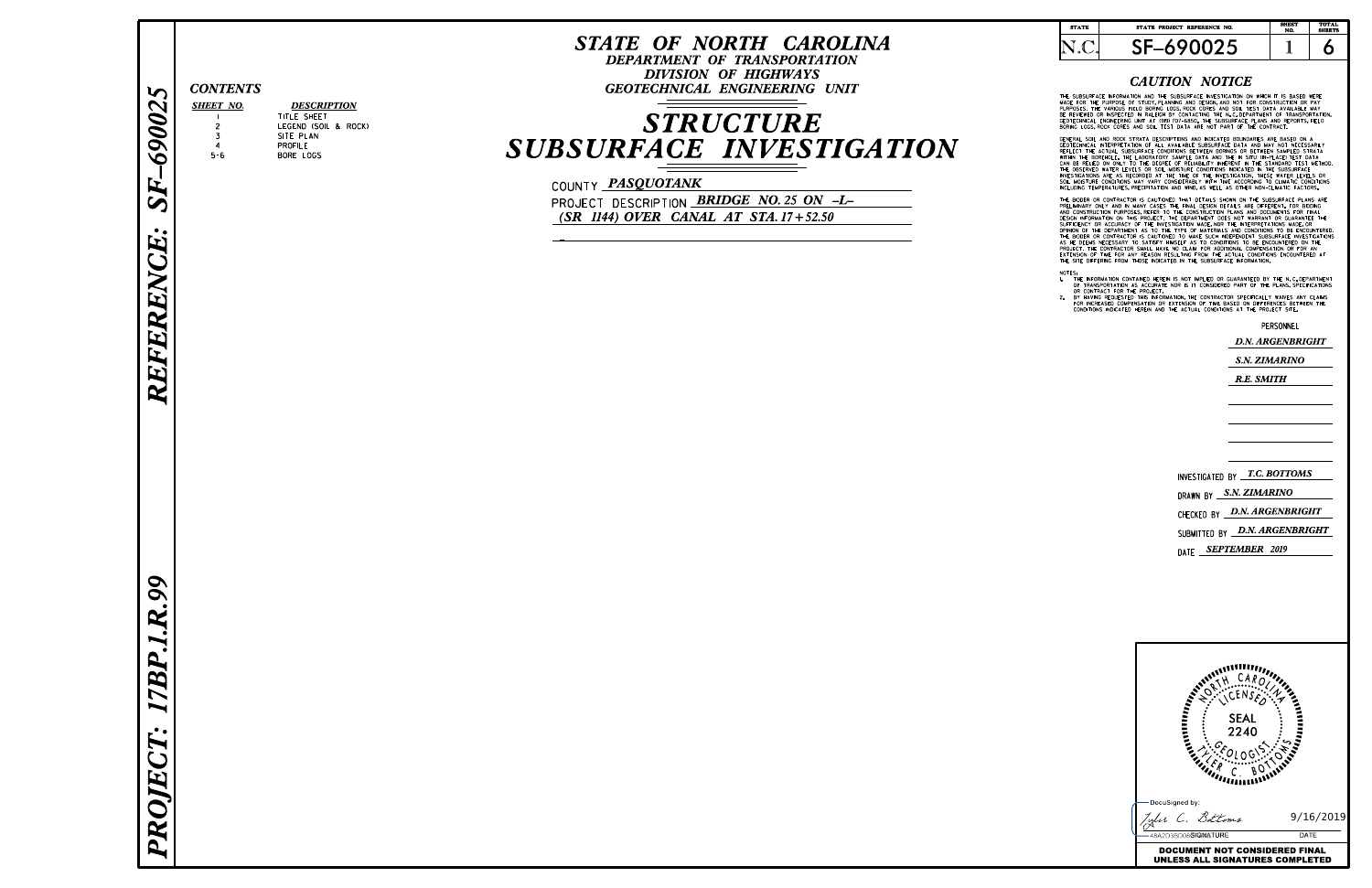# DIVISION OF HIGHWAYS GEOTECHNICAL ENGINEERING UNIT SUBSURFACE INVESTIGATION NORTH CAROLINA DEPARTMENT OF TRANSPORTATION

SOIL AND ROCK LEGEND, TERMS, SYMBOLS, AND ABBREVIATIONS

### SF-690025 PROJECT REFERENCE NO. SHEET NO.

| SOIL DESCRIPTION                                                                                                                                                                        | GRADATION                                                                                                                                    | ROCK DESCRIPTION                                                                                                                                                                                            | TERMS AND DEFINITIONS                                                                                                                                                             |
|-----------------------------------------------------------------------------------------------------------------------------------------------------------------------------------------|----------------------------------------------------------------------------------------------------------------------------------------------|-------------------------------------------------------------------------------------------------------------------------------------------------------------------------------------------------------------|-----------------------------------------------------------------------------------------------------------------------------------------------------------------------------------|
| SOIL IS CONSIDERED UNCONSOLIDATED, SEMI-CONSOLIDATED, OR WEATHERED EARTH MATERIALS THAT CAN                                                                                             | WELL GRADED - INDICATES A GOOD REPRESENTATION OF PARTICLE SIZES FROM FINE TO COARSE.                                                         | HARD ROCK IS NON-COASTAL PLAIN MATERIAL THAT WOULD YIELD SPT REFUSAL IF TESTED, AN INFERRED                                                                                                                 | ALLUVIUM (ALLUV.) - SOILS THAT HAVE BEEN TRANSPORTED BY WATER.                                                                                                                    |
| BE PENETRATED WITH A CONTINUOUS FLIGHT POWER AUGER AND YIELD LESS THAN 100 BLOWS PER FOOT<br>ACCORDING TO THE STANDARD PENETRATION TEST (AASHTO T 206, ASTM D1586), SOIL CLASSIFICATION | UNIFORMLY GRADED - INDICATES THAT SOIL PARTICLES ARE ALL APPROXIMATELY THE SAME SIZE.                                                        | ROCK LINE INDICATES THE LEVEL AT WHICH NON-COASTAL PLAIN MATERIAL WOULD YIELD SPT REFUSAL.<br>SPT REFUSAL IS PENETRATION BY A SPLIT SPOON SAMPLER EQUAL TO OR LESS THAN 0.1 FOOT PER 60                     | <u> AQUIFER</u> - A WATER BEARING FORMATION OR STRATA.                                                                                                                            |
| IS BASED ON THE AASHTO SYSTEM, BASIC DESCRIPTIONS GENERALLY INCLUDE THE FOLLOWING:                                                                                                      | GAP-GRADED - INDICATES A MIXTURE OF UNIFORM PARTICLE SIZES OF TWO OR MORE SIZES.<br>ANGULARITY OF GRAINS                                     | BLOWS IN NON-COASTAL PLAIN MATERIAL. THE TRANSITION BETWEEN SOIL AND ROCK IS OFTEN<br>REPRESENTED BY A ZONE OF WEATHERED ROCK.                                                                              | <u>ARENACEOUS</u> - APPLIED TO ROCKS THAT HAVE BEEN DERIVED FROM SAND OR THAT CONTAIN SAND.                                                                                       |
| CONSISTENCY, COLOR, TEXTURE, MOISTURE, AASHTO CLASSIFICATION, AND OTHER PERTINENT FACTORS SUCH<br>AS MINERALOGICAL COMPOSITION, ANGULARITY, STRUCTURE, PLASTICITY, ETC. FOR EXAMPLE,    | THE ANGULARITY OR ROUNDNESS OF SOIL GRAINS IS DESIGNATED BY THE TERMS:                                                                       | ROCK MATERIALS ARE TYPICALLY DIVIDED AS FOLLOWS:                                                                                                                                                            | ARGILLACEOUS - APPLIED TO ALL ROCKS OR SUBSTANCES COMPOSED OF CLAY MINERALS,OR HAVING                                                                                             |
| VERY STIFF, GRAY, SILTY CLAY, MOIST WITH INTERBEDDED FINE SAND LAYERS, HIGHLY PLASTIC, A-7-6                                                                                            | ANGULAR, SUBANGULAR, SUBROUNDED, OR ROUNDED.                                                                                                 | WEATHERED<br>NON-COASTAL PLAIN MATERIAL THAT WOULD YIELD SPT N VALUES >                                                                                                                                     | A NOTABLE PROPORTION OF CLAY IN THEIR COMPOSITION, SUCH AS SHALE, SLATE, ETC.                                                                                                     |
| SOIL LEGEND AND AASHTO CLASSIFICATION<br>GENERAL<br>GRANULAR MATERIALS<br>SILT-CLAY MATERIALS                                                                                           | MINERALOGICAL COMPOSITION                                                                                                                    | ROCK (WR)<br>100 BLOWS PER FOOT IF TESTED.<br>FINE TO COARSE GRAIN IGNEOUS AND METAMORPHIC ROCK THAT                                                                                                        | ARTESIAN - GROUND WATER THAT IS UNDER SUFFICIENT PRESSURE TO RISE ABOVE THE LEVEL AT<br>WHICH IT IS ENCOUNTERED BUT WHICH DOES NOT NECESSARILY RISE TO OR ABOVE THE GROUND        |
| ORGANIC MATERIALS<br>CLASS.<br>(≤ 35% PASSING *200)<br>( > 35% PASSING *200)                                                                                                            | MINERAL NAMES SUCH AS QUARTZ, FELDSPAR, MICA, TALC, KAOLIN, ETC.                                                                             | CRYSTALLINE<br>WOULD YIELD SPT REFUSAL IF TESTED. ROCK TYPE INCLUDES GRANITE,<br>ROCK (CR)                                                                                                                  | SURFACE.                                                                                                                                                                          |
| A-4   A-5   A-6   A-7  <br>A-1<br>  A-3  <br>A-2<br><b>GROUP</b><br>A-1, A-2<br>A-4.A-5                                                                                                 | ARE USED IN DESCRIPTIONS WHEN THEY ARE CONSIDERED OF SIGNIFICANCE.                                                                           | GNEISS, GABBRO, SCHIST, ETC.<br>FINE TO COARSE GRAIN METAMORPHIC AND NON-COASTAL PLAIN                                                                                                                      | CALCAREOUS (CALC.) - SOILS THAT CONTAIN APPRECIABLE AMOUNTS OF CALCIUM CARBONATE.                                                                                                 |
| $-2.5$<br>$A-6, A-7$<br>CLASS.<br>$A - 3$<br>A-2-4 A-2-5 A-2-6 A-2-7<br>$A-1-a$ $A-1-b$                                                                                                 | COMPRESSIBILITY                                                                                                                              | NON-CRYSTALLINE<br>SEDIMENTARY ROCK THAT WOULD YEILD SPT REFUSAL IF TESTED.<br>ROCK (NCR)<br>ROCK TYPE INCLUDES PHYLLITE, SLATE, SANDSTONE, ETC.                                                            | COLLUVIUM - ROCK FRAGMENTS MIXED WITH SOIL DEPOSITED BY GRAVITY ON SLOPE OR AT BOTTOI<br>OF SLOPE.                                                                                |
| i porta<br>SYMBOL                                                                                                                                                                       | SLIGHTLY COMPRESSIBLE<br>LL < 31<br>MODERATELY COMPRESSIBLE<br>$LL = 31 - 50$                                                                | COASTAL PLAIN SEDIMENTS CEMENTED INTO ROCK, BUT MAY NOT YIELD<br>COASTAL PLAIN                                                                                                                              | CORE RECOVERY (REC.)- TOTAL LENGTH OF ALL MATERIAL RECOVERED IN THE CORE BARREL DIVIDED                                                                                           |
| % PASSING                                                                                                                                                                               | HIGHLY COMPRESSIBLE<br>$LL$ > 50                                                                                                             | SEDIMENTARY ROCK<br>SPT REFUSAL. ROCK TYPE INCLUDES LIMESTONE, SANDSTONE, CEMENTED<br>(CP)<br>SHELL BEDS, ETC                                                                                               | BY TOTAL LENGTH OF CORE RUN AND EXPRESSED AS A PERCENTAGE.                                                                                                                        |
| - 10<br><b>GRANULAR</b><br>MUCK<br>CI AY<br>$-40$<br>SOILS<br>PEAT<br>130 MX150 MX151 MN                                                                                                | PERCENTAGE OF MATERIAL<br><b>GRANULAR</b><br>SILT - CLAY                                                                                     | WEATHERING                                                                                                                                                                                                  | <u>DIKE</u> - A TABULAR BODY OF IGNEOUS ROCK THAT CUTS ACROSS THE STRUCTURE OF ADJACENT<br>ROCKS OR CUTS MASSIVE ROCK.                                                            |
| SOILS<br>-200<br> 15 MX  25 MX  10 MX  35 MX  35 MX  35 MX  35 MX  36 MN  36 MN  36 MN  36 M                                                                                            | OTHER MATERIAL<br>ORGANIC MATERIAL<br>SOILS<br><u>SOILS</u>                                                                                  | FRESH<br>ROCK FRESH, CRYSTALS BRIGHT, FEW JOINTS MAY SHOW SLIGHT STAINING. ROCK RINGS UNDER                                                                                                                 | DIP - THE ANGLE AT WHICH A STRATUM OR ANY PLANAR FEATURE IS INCLINED FROM THE                                                                                                     |
| MATERIAL<br>PASSING *40                                                                                                                                                                 | TRACE<br>TRACE OF ORGANIC MATTER<br>$3 - 5%$<br>2 - 3%<br>$1 - 10$ %<br>LITTLE<br>LITTLE ORGANIC MATTER<br>$3 - 5%$<br>10 - 20%<br>$5 - 127$ | HAMMER IF CRYSTALLINE.                                                                                                                                                                                      | HORIZONTAL.                                                                                                                                                                       |
| SOILS WITH<br>  40 MX   41 MN   40 MX   41 MN   40 MX   41 MN   40 MX   41 MN<br>- LL<br>LITTLE OR                                                                                      | MODERATELY ORGANIC<br>$5 - 10%$<br>$12 - 20$<br>SOME<br>$20 - 35%$<br>HIGHLY ORGANIC<br>$>20$ %<br>35% AND ABOVE                             | VERY SLIGHT ROCK GENERALLY FRESH, JOINTS STAINED SOME JOINTS MAY SHOW THIN CLAY COATINGS IF OPEN<br>(V SLI.)<br>CRYSTALS ON A BROKEN SPECIMEN FACE SHINE BRIGHTLY. ROCK RINGS UNDER HAMMER BLOWS IF         | <u>DIP DIRECTION (DIP AZIMUTH)</u> - THE DIRECTION OR BEARING OF THE HORIZONTAL TRACE OF THE<br>LINE OF DIP, MEASURED CLOCKWISE FROM NORTH,                                       |
| 6 MX<br>NP   10 MX   10 MX   11 MN   11 MN   10 MX   10 MX   11 MN   11 MN<br>HIGHL Y<br>MODERATE<br>ORGANIC                                                                            | >10%<br><b>HIGHLY</b><br>GROUND WATER                                                                                                        | OF A CRYSTALLINE NATURE.                                                                                                                                                                                    | FAULT - A FRACTURE OR FRACTURE ZONE ALONG WHICH THERE HAS BEEN DISPLACEMENT OF THE                                                                                                |
| AMOUNTS OF<br>GROUP INDEX<br>4 MX<br>8 MX 12 MX 16 MX NO MX<br>- 0<br>- 0<br>SOILS<br>organic                                                                                           |                                                                                                                                              | SLIGHT<br>ROCK GENERALLY FRESH, JOINTS STAINED AND DISCOLORATION EXTENDS INTO ROCK UP TO<br>(SLI.)<br>1 INCH, OPEN JOINTS MAY CONTAIN CLAY, IN GRANITOID ROCKS SOME OCCASIONAL FELDSPAR                     | SIDES RELATIVE TO ONE ANOTHER PARALLEL TO THE FRACTURE.                                                                                                                           |
| USUAL TYPES<br>TONE FRAGS.<br>SILTY OR CLAYEY<br>CLAYEY<br>MATTER<br>OF MAJOR<br>GRAVEL, AND<br><b>SAND</b>                                                                             | $\overline{\vee}$<br>WATER LEVEL IN BORE HOLE IMMEDIATELY AFTER DRILLING                                                                     | CRYSTALS ARE DULL AND DISCOLORED, CRYSTALLINE ROCKS RING UNDER HAMMER BLOWS.                                                                                                                                | F <u>ISSILE</u> - A PROPERTY OF SPLITTING ALONG CLOSELY SPACED PARALLEL PLANES.                                                                                                   |
| GRAVEL AND SAND<br><b>SOILS</b><br>SOILS<br>MATERIALS<br>SAND                                                                                                                           | $\overline{\mathbf{y}}$<br>STATIC WATER LEVEL AFTER 24 HOURS                                                                                 | MODERATE<br>SIGNIFICANT PORTIONS OF ROCK SHOW DISCOLORATION AND WEATHERING EFFECTS. IN<br>(MOD.)<br>GRANITOID ROCKS, MOST FELDSPARS ARE DULL AND DISCOLORED, SOME SHOW CLAY, ROCK HAS                       | FLOAT - ROCK FRAGMENTS ON SURFACE NEAR THEIR ORIGINAL POSITION AND DISLODGED FROM                                                                                                 |
| <b>GEN, RATING</b><br>FAIR TO<br>EXCELLENT TO GOOD<br>FAIR TO POOR<br>POOR<br>jnsuitabl<br>AS SUBGRADE                                                                                  | $\nabla$ PV<br>PERCHED WATER, SATURATED ZONE, OR WATER BEARING STRATA                                                                        | DULL SOUND UNDER HAMMER BLOWS AND SHOWS SIGNIFICANT LOSS OF STRENGTH AS COMPARED                                                                                                                            | PARENT MATERIAL.<br>FLOOD PLAIN (FP)- LAND BORDERING A STREAM,BUILT OF SEDIMENTS DEPOSITED BY THE STREAM                                                                          |
| PI OF A-7-5 SUBGROUP IS ≤ LL - 30 ; PI OF A-7-6 SUBGROUP IS > LL - 30                                                                                                                   | ()−MN−<br>SPRING OR SEEP                                                                                                                     | WITH FRESH ROCK.                                                                                                                                                                                            | FORMATION (FM.) - A MAPPABLE GEOLOGIC UNIT THAT CAN BE RECOGNIZED AND TRACED IN THE                                                                                               |
| CONSISTENCY OR DENSENESS                                                                                                                                                                | MISCELLANEOUS SYMBOLS                                                                                                                        | MODERATELY<br>ALL ROCK EXCEPT QUARTZ DISCOLORED OR STAINED. IN GRANITOID ROCKS, ALL FELDSPARS DULL<br><b>SEVERE</b><br>AND DISCOLORED AND A MAJORITY SHOW KAOLINIZATION, ROCK SHOWS SEVERE LOSS OF STRENGTH | FIELD.                                                                                                                                                                            |
| RANGE OF STANDARD<br>RANGE OF UNCONFINED<br>COMPACTNESS OR                                                                                                                              | 25/025                                                                                                                                       | (MOD. SEV.)<br>AND CAN BE EXCAVATED WITH A GEOLOGIST'S PICK, ROCK GIVES "CLUNK" SOUND WHEN STRUCK,                                                                                                          | <u> JOINT</u> - FRACTURE IN ROCK ALONG WHICH NO APPRECIABLE MOVEMENT HAS OCCURRED.                                                                                                |
| PRIMARY SOIL TYPE<br>PENETRATION RESISTENCE<br>COMPRESSIVE STRENGTH<br>CONSISTENCY<br>(TONS/FT <sup>2</sup> )<br>(N-VALUE)                                                              | DIP & DIP DIRECTION<br>ROADWAY EMBANKMENT (RE)<br>OF ROCK STRUCTURES<br>WITH SOIL DESCRIPTION                                                | <u>IF TESTED, WOULD YIELD SPT REFUSAL</u><br><b>SEVERE</b><br>ALL ROCK EXCEPT QUARTZ DISCOLORED OR STAINED, ROCK FABRIC CLEAR AND EVIDENT BUT                                                               | LEDGE - A SHELF-LIKE RIDGE OR PROJECTION OF ROCK WHOSE THICKNESS IS SMALL COMPARED TO<br>ITS LATERAL EXTENT.                                                                      |
| VERY LOOSE<br>$\langle 4 \rangle$                                                                                                                                                       | SLOPE INDICATOR                                                                                                                              | (SEV.)<br>REDUCED IN STRENGTH TO STRONG SOIL. IN GRANITOID ROCKS ALL FELDSPARS ARE KAOLINIZED                                                                                                               | <u>LENS</u> - A BODY OF SOIL OR ROCK THAT THINS OUT IN ONE OR MORE DIRECTIONS.                                                                                                    |
| GENERALL'<br>4 TO 10<br>LOOSE<br><b>GRANULAR</b><br>10 TO 30<br>MEDIUM DENSE<br>N/A                                                                                                     | OPT DMT TEST BORING<br>SOIL SYMBOL<br>INSTALLATION                                                                                           | TO SOME EXTENT. SOME FRAGMENTS OF STRONG ROCK USUALLY REMAIN.<br>IF TESTED, WOULD YIELD SPT N VALUES > 100 BPF                                                                                              | MOTTLED (MOT.) - IRREGULARLY MARKED WITH SPOTS OF DIFFERENT COLORS. MOTTLING IN SOILS                                                                                             |
| MATERIAL<br><b>DENSE</b><br>30 TO 50<br>(NON-COHESIVE)                                                                                                                                  | ARTIFICIAL FILL (AF) OTHER<br>CONE PENETROMETER<br><br>₩<br>AUGER BORING<br>THAN ROADWAY EMBANKMENT<br><b>TEST</b>                           | <b>VERY</b><br>ALL ROCK EXCEPT QUARTZ DISCOLORED OR STAINED, ROCK FABRIC ELEMENTS ARE DISCERNIBLI                                                                                                           | USUALLY INDICATES POOR AERATION AND LACK OF GOOD DRAINAGE.                                                                                                                        |
| <b>VERY DENSE</b><br>> 50                                                                                                                                                               |                                                                                                                                              | <b>SEVERE</b><br>BUT MASS IS EFFECTIVELY REDUCED TO SOIL STATUS, WITH ONLY FRAGMENTS OF STRONG ROCK<br>REMAINING. SAPROLITE IS AN EXAMPLE OF ROCK WEATHERED TO A DEGREE THAT ONLY MINOR<br>(V SEV.)         | PERCHED WATER - WATER MAINTAINED ABOVE THE NORMAL GROUND WATER LEVEL BY THE PRESENCE<br>OF AN INTERVENING IMPERVIOUS STRATUM,                                                     |
| VERY SOFT<br>$\langle$ 2<br>← 0.25<br>0.25 TO 0.5<br>GENERALLY<br>SOF T<br>2 TO 4                                                                                                       | - - INFERRED SOIL BOUNDARY<br>CORE BORING<br>SOUNDING ROD                                                                                    | VESTIGES OF ORIGINAL ROCK FABRIC REMAIN. IF TESTED, WOULD YIELD SPT N VALUES < 100 BPF                                                                                                                      | <u>RESIDUAL (RES.)SOIL</u> - SOIL FORMED IN PLACE BY THE WEATHERING OF ROCK.                                                                                                      |
| SILT-CLAY<br>MEDIUM STIFF<br>4 TO 8<br>0.5 TO 1.0                                                                                                                                       | <b>TEST BORING</b><br><i>=111 = 111</i> ==<br>( )<br>MONITORING WELL<br>INFERRED ROCK LINE<br>WITH CORE                                      | COMPLETE<br>ROCK REDUCED TO SOIL. ROCK FABRIC NOT DISCERNIBLE, OR DISCERNIBLE ONLY IN SMALL AND                                                                                                             | ROCK QUALITY DESIGNATION (ROD)- A MEASURE OF ROCK QUALITY DESCRIBED BY TOTAL LENGTH OF                                                                                            |
| MATERIAL<br>STIFF<br>8 TO 15<br>1 TO 2<br>(COHESIVE)<br><b>VERY STIFF</b><br>15 TO 30<br>2 TO 4                                                                                         | Δ<br>▼▼▼ <sub>▼▼</sub> ▼ ALLUVIAL SOIL BOUNDARY<br>SPT N-VALUE                                                                               | SCATTERED CONCENTRATIONS, QUARTZ MAY BE PRESENT AS DIKES OR STRINGERS, SAPROLITE IS<br>ALSO AN EXAMPLE.                                                                                                     | ROCK SEGMENTS EQUAL TO OR GREATER THAN 4 INCHES DIVIDED BY THE TOTAL LENGTH OF CORE                                                                                               |
| >30<br>HARD<br>> 4                                                                                                                                                                      | INSTALLATION                                                                                                                                 | ROCK HARDNESS                                                                                                                                                                                               | RUN AND EXPRESSED AS A PERCENTAGE.<br>SAPROLITE (SAP.)- RESIDUAL SOIL THAT RETAINS THE RELIC STRUCTURE OR FABRIC OF THE PARENT                                                    |
| TEXTURE OR GRAIN SIZE                                                                                                                                                                   | RECOMMENDATION SYMBOLS                                                                                                                       | VERY HARD<br>CANNOT BE SCRATCHED BY KNIFE OR SHARP PICK. BREAKING OF HAND SPECIMENS REQUIRES                                                                                                                | ROCK.                                                                                                                                                                             |
| U.S. STD. SIEVE SIZE<br>$\sim$ 4<br>- 10<br>40<br>60<br>200<br>270                                                                                                                      | UNCLASSIFIED EXCAVATION<br><b>A UNCLASSIFIED EXCAVATION</b><br>UNCLHOUR LE WASTE<br><b>XXX</b> UNDERCUT<br>ACCEPTABLE,BUT NOT TO BE استعدا   | SEVERAL HARD BLOWS OF THE GEOLOGIST'S PICK.                                                                                                                                                                 | SILL - AN INTRUSIVE BODY OF IGNEOUS ROCK OF APPROXIMATELY UNIFORM THICKNESS AND                                                                                                   |
| OPENING (MM)<br>4.76 2.00<br>0.42<br>0.075<br>0.25<br>0.053<br>COARSE<br><b>FINE</b>                                                                                                    | USED IN THE TOP 3 FEET OF<br>UNCLASSIFIED EXCAVATION -<br>ACCEPTABLE DEGRADABLE ROCK<br>SHALLOW<br>EMBANKMENT OR BACKFILL                    | HARD<br>CAN BE SCRATCHED BY KNIFE OR PICK ONLY WITH DIFFICULTY, HARD HAMMER BLOWS REQUIRED<br>TO DETACH HAND SPECIMEN.                                                                                      | RELATIVELY THIN COMPARED WITH ITS LATERAL EXTENT, THAT HAS BEEN EMPLACED PARALLEL TO<br>THE BEDDING OR SCHISTOSITY OF THE INTRUDED ROCKS.                                         |
| CLAY<br><b>BOULDER</b><br>COBBLE<br>GRAVEL<br><b>SILT</b><br>SAND<br>SAND<br>(BLDR.)<br>CL.<br>(COB.)<br>(GR.)<br>(SL)                                                                  | UNDERCUT                                                                                                                                     | CAN BE SCRATCHED BY KNIFE OR PICK, GOUGES OR GROOVES TO 0.25 INCHES DEEP CAN BE<br>MODERATELY                                                                                                               | SLICKENSIDE - POLISHED AND STRIATED SURFACE THAT RESULTS FROM FRICTION ALONG A FAULT                                                                                              |
| (CSE, SD.)<br>(F SD.)                                                                                                                                                                   | ABBREVIATIONS                                                                                                                                | HARD<br>EXCAVATED BY HARD BLOW OF A GEOLOGIST'S PICK. HAND SPECIMENS CAN BE DETACHED                                                                                                                        | OR SLIP PLANE.                                                                                                                                                                    |
| GRAIN MM<br>2.0<br>0.005<br>305<br>75<br>0.25<br>0.05<br>SIZE IN.<br>12<br>-3                                                                                                           | AR - AUGER REFUSAL<br>MED. - MEDIUM<br>VST - VANE SHEAR TEST<br>BT - BORING TERMINATED<br>MICA. - MICACEOUS<br>WEA. - WEATHERED              | BY MODERATE BLOWS.<br>MEDIUM<br>CAN BE GROOVED OR GOUGED 0.05 INCHES DEEP BY FIRM PRESSURE OF KNIFE OR PICK POINT                                                                                           | STANDARD PENETRATION TEST (PENETRATION RESISTANCE)(SPT)- NUMBER OF BLOWS (N OR BPF)OF<br>A 140 LB, HAMMER FALLING 30 INCHES REQUIRED TO PRODUCE A PENETRATION OF 1 FOOT INTO SOIL |
|                                                                                                                                                                                         | $\gamma$ - Unit weight<br>MOD. - MODERATELY<br>CL. - CLAY                                                                                    | HARD<br>CAN BE EXCAVATED IN SMALL CHIPS TO PEICES 1 INCH MAXIMUM SIZE BY HARD BLOWS OF THE                                                                                                                  | WITH A 2 INCH OUTSIDE DIAMETER SPLIT SPOON SAMPLER. SPT REFUSAL IS PENETRATION EQUAL                                                                                              |
| SOIL MOISTURE - CORRELATION OF TERMS<br>SOIL MOISTURE SCALE<br>FIELD MOISTURE                                                                                                           | CPT - CONE PENETRATION TEST<br>NP - NON PLASTIC<br>$\gamma$ - DRY UNIT WEIGHT<br>CSE. - COARSE<br>ORG. - ORGANIC                             | POINT OF A GEOLOGIST'S PICK.                                                                                                                                                                                | TO OR LESS THAN 0.1 FOOT PER 60 BLOWS<br>STRATA CORE RECOVERY (SREC.) – TOTAL LENGTH OF STRATA MATERIAL RECOVERED DIVIDED BY                                                      |
| GUIDE FOR FIELD MOISTURE DESCRIPTION<br>DESCRIPTION<br>(ATTERBERG LIMITS)                                                                                                               | SAMPLE ABBREVIATIONS<br>DMT - DILATOMETER TEST<br>PMT - PRESSUREMETER TEST                                                                   | CAN BE GROVED OR GOUGED READILY BY KNIFE OR PICK. CAN BE EXCAVATED IN FRAGMENTS<br>SOF T<br>FROM CHIPS TO SEVERAL INCHES IN SIZE BY MODERATE BLOWS OF A PICK POINT, SMALL, THIN                             | TOTAL LENGTH OF STRATUM AND EXPRESSED AS A PERCENTAGE.                                                                                                                            |
| - SATURATED<br>USUALLY LIQUID; VERY WET, USUALLY                                                                                                                                        | DPT - DYNAMIC PENETRATION TEST<br>SAP. - SAPROLITIO<br>S - BULK<br>e - VOID RATIO<br>SD. - SAND, SANDY<br>SS - SPLIT SPOON                   | PIECES CAN BE BROKEN BY FINGER PRESSURE.                                                                                                                                                                    | STRATA ROCK QUALITY DESIGNATION (SROD) – A MEASURE OF ROCK QUALITY DESCRIBED BY TOTAL LENGTH OF ROCK SEGMENTS WITHIN A STRATUM EQUAL TO OR GREATER THAN 4 INCHES DIVIDED BY       |
| (SAT.)<br>FROM BELOW THE GROUND WATER TABLE<br>LIQUID LIMIT                                                                                                                             | $F - FINE$<br>SL. - SILT, SILTY<br>ST - SHELBY TUBE                                                                                          | VERY<br>CAN BE CARVED WITH KNIFE. CAN BE EXCAVATED READILY WITH POINT OF PICK. PIECES 1 INCH<br><b>SOFT</b><br>OR MORE IN THICKNESS CAN BE BROKEN BY FINGER PRESSURE. CAN BE SCRATCHED READILY BY           | THE TOTAL LENGTH OF STRATA AND EXPRESSED AS A PERCENTAGE.                                                                                                                         |
| PLASTIC<br>SEMISOLID; REQUIRES DRYING TO                                                                                                                                                | FOSS. - FOSSILIFEROUS<br>SLI. - SLIGHTLY<br>RS - ROCK<br>FRAC. - FRACTURED, FRACTURES<br>TCR - TRICONE REFUSAL<br>RT - RECOMPACTED TRIAXIAL  | FINGERNAIL                                                                                                                                                                                                  | TOPSOIL (TS.) - SURFACE SOILS USUALLY CONTAINING ORGANIC MATTER.                                                                                                                  |
| RANGE <<br>$WET - (W)$<br>ATTAIN OPTIMUM MOISTURE                                                                                                                                       | FRAGS. - FRAGMENTS<br>$w$ - MOISTURE CONTENT<br>CBR - CALIFORNIA BEARING                                                                     | FRACTURE SPACING<br><b>BEDDING</b>                                                                                                                                                                          | BENCH MARK: BL-3                                                                                                                                                                  |
| $\left\langle P\right\rangle$ PL $\left\lfloor \ \right\rfloor$ PLASTIC LIMIT                                                                                                           | HI. - HIGHLY<br>V - VERY<br>RATIO<br>EQUIPMENT USED ON SUBJECT PROJECT                                                                       | <b>TERM</b><br>SPACING<br><b>TERM</b><br><b>THICKNESS</b><br>VERY WIDE<br>VERY THICKLY BEDDED<br>4 FEET<br>MORE THAN 10 FEET                                                                                | N: 928228.0300                                                                                                                                                                    |
| SOLID: AT OR NEAR OPTIMUM MOISTURE<br>- MOIST - (M)<br>OM $\perp$ OPTIMUM MOISTURE                                                                                                      | DRILL UNITS:<br>ADVANCING TOOLS:<br>HAMMER TYPE:                                                                                             | WIDE<br>3 TO 10 FEET<br>THICKLY BEDDED<br>$1.5 - 4$ FEET                                                                                                                                                    | E: 2790398.3290<br>ELEVATION: 10.3<br>FEET                                                                                                                                        |
| SL L SHRINKAGE LIMIT                                                                                                                                                                    | $X$ AUTOMATIC MANUAL<br>$X$ CME-45C<br>$\vert$ $\vert$ CLAY BITS                                                                             | MODERATELY CLOSE<br>1 TO 3 FEET<br>THINLY BEDDED<br>0.16 - 1.5 FEET<br>0.03 - 0.16 FEET<br>CLOSE<br>0.16 TO 1 FOOT<br>VERY THINLY BEDDED                                                                    | NOTES:                                                                                                                                                                            |
| REQUIRES ADDITIONAL WATER TO<br>- DRY - (D)<br>ATTAIN OPTIMUM MOISTURE                                                                                                                  | 6' CONTINUOUS FLIGHT AUGER                                                                                                                   | VERY CLOSE<br>LESS THAN 0.16 FEET<br>THICKLY LAMINATED<br>0.008 - 0.03 FEET                                                                                                                                 | FIAD: FILLED IMMEDIATELY AFTER DRILLING                                                                                                                                           |
|                                                                                                                                                                                         | CORE SIZE:<br>CME-55<br>8' HOLLOW AUGERS<br>$\Box$ -B.                                                                                       | THINLY LAMINATED<br>< 0.008 FEET<br>INDURATION                                                                                                                                                              |                                                                                                                                                                                   |
| PLASTICITY                                                                                                                                                                              | $\Box$ - $\blacksquare$<br>HARD FACED FINGER BITS<br>CME-550                                                                                 | FOR SEDIMENTARY ROCKS, INDURATION IS THE HARDENING OF MATERIAL BY CEMENTING, HEAT, PRESSURE, ETC.                                                                                                           |                                                                                                                                                                                   |
| DRY STRENGTH<br>PLASTICITY INDEX (PI)<br>NON PLASTIC<br>0-5<br>VERY LOW                                                                                                                 | $\Box$ -N<br>TUNG.-CARBIDE INSERTS                                                                                                           | RUBBING WITH FINGER FREES NUMEROUS GRAINS:                                                                                                                                                                  |                                                                                                                                                                                   |
| SLIGHTLY PLASTIC<br>$6 - 15$<br>SLIGHT                                                                                                                                                  | VANE SHEAR TEST<br>HAND TOOLS:<br>$X$ CASING $\Box$ W/ ADVANCER                                                                              | FRIABLE<br>GENTLE BLOW BY HAMMER DISINTEGRATES SAMPLE.                                                                                                                                                      |                                                                                                                                                                                   |
| MODERATELY PLASTIC<br>$16 - 25$<br>MEDIUM<br>26 OR MORE<br>HIGHLY PLASTIC<br>HIGH                                                                                                       | POST HOLE DIGGER                                                                                                                             | GRAINS CAN BE SEPARATED FROM SAMPLE WITH STEEL PROBE;<br>MODERATELY INDURATED                                                                                                                               |                                                                                                                                                                                   |
| <b>COLOR</b>                                                                                                                                                                            | PORTABLE HOIST<br>TRICONE __________ STEEL TEETH<br>HAND AUGER                                                                               | BREAKS EASILY WHEN HIT WITH HAMMER.                                                                                                                                                                         |                                                                                                                                                                                   |
|                                                                                                                                                                                         | $X$ TRICONE $2^{15}/6$ TUNG.-CARB.<br>SOUNDING ROD                                                                                           | GRAINS ARE DIFFICULT TO SEPARATE WITH STEEL PROBE;<br>INDURATED<br>DIFFICULT TO BREAK WITH HAMMER.                                                                                                          |                                                                                                                                                                                   |
| DESCRIPTIONS MAY INCLUDE COLOR OR COLOR COMBINATIONS (TAN, RED, YELLOW-BROWN, BLUE-GRAY).<br>MODIFIERS SUCH AS LIGHT, DARK, STREAKED, ETC. ARE USED TO DESCRIBE APPEARANCE.             | CORE BIT<br>VANE SHEAR TEST                                                                                                                  | SHARP HAMMER BLOWS REQUIRED TO BREAK SAMPLE:<br>EXTREMELY INDURATED                                                                                                                                         |                                                                                                                                                                                   |
|                                                                                                                                                                                         |                                                                                                                                              | SAMPLE BREAKS ACROSS GRAINS.                                                                                                                                                                                | DATE: 8-15-14                                                                                                                                                                     |

| ALLUV.)- SOILS THAT HAVE BEEN TRANSPORTED BY                                                  |
|-----------------------------------------------------------------------------------------------|
| A WATER BEARING FORMATION OR STRATA.                                                          |
| S - APPLIED TO ROCKS THAT HAVE BEEN DERIVED FI                                                |
| US - APPLIED TO ALL ROCKS OR SUBSTANCES COMP<br>PROPORTION OF CLAY IN THEIR COMPOSITION SUCH  |
| GROUND WATER THAT IS UNDER SUFFICIENT PRESSU<br>S ENCOUNTERED, BUT WHICH DOES NOT NECESSARILY |
| GALC.) - SOILS THAT CONTAIN APPRECIABLE AMOU                                                  |
| - ROCK FRAGMENTS MIXED WITH SOIL DEPOSITED BY                                                 |
| /ERY (REC.)- TOTAL LENGTH OF ALL MATERIAL RECO<br>ENGTH OF CORE RUN AND EXPRESSED AS A PERCEN |
| ABULAR BODY OF IGNEOUS ROCK THAT CUTS ACROSS<br>CUTS MASSIVE ROCK.                            |
| ANGLE AT WHICH A STRATIIM OR ANY PLANAR FEATL                                                 |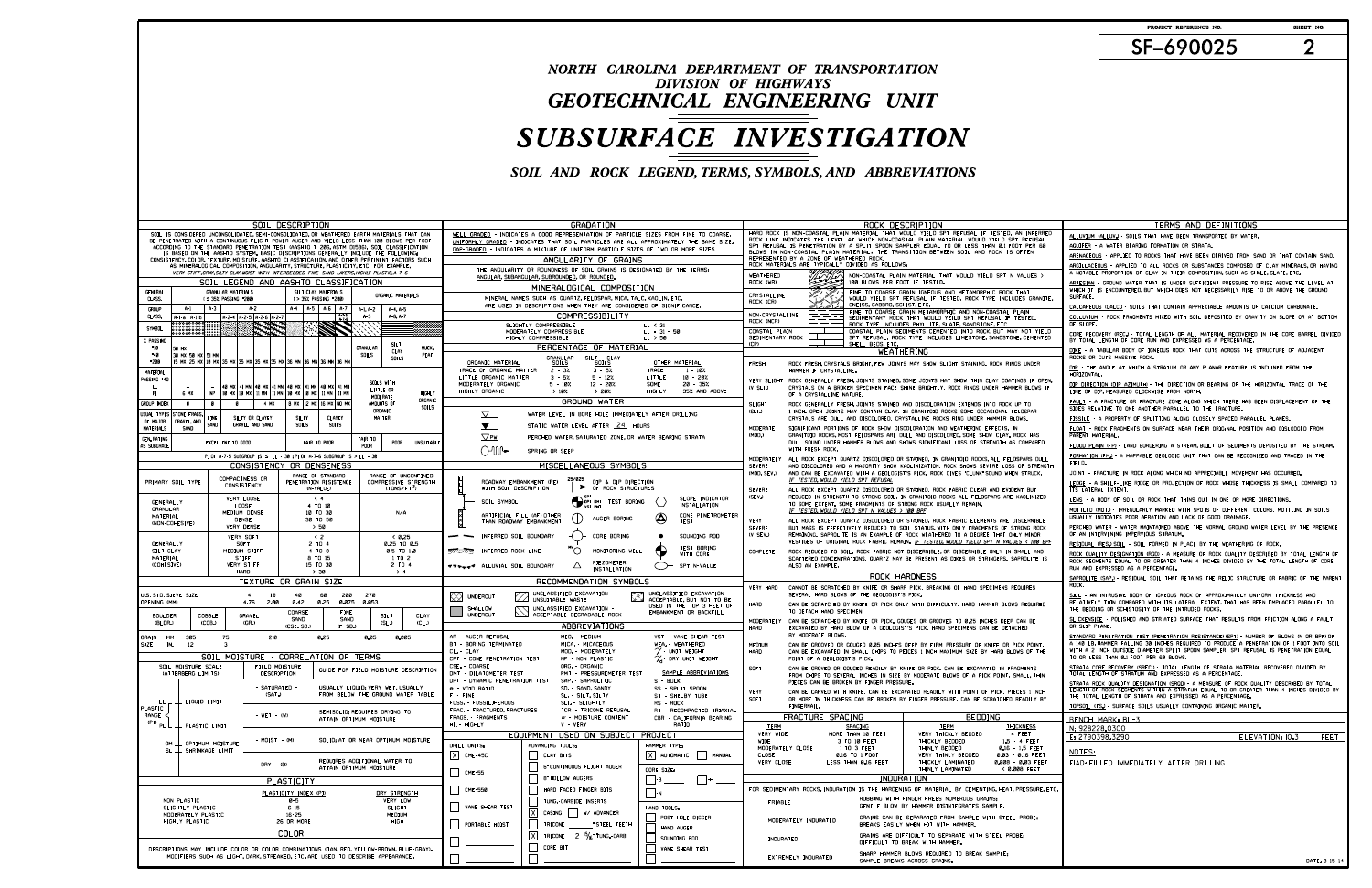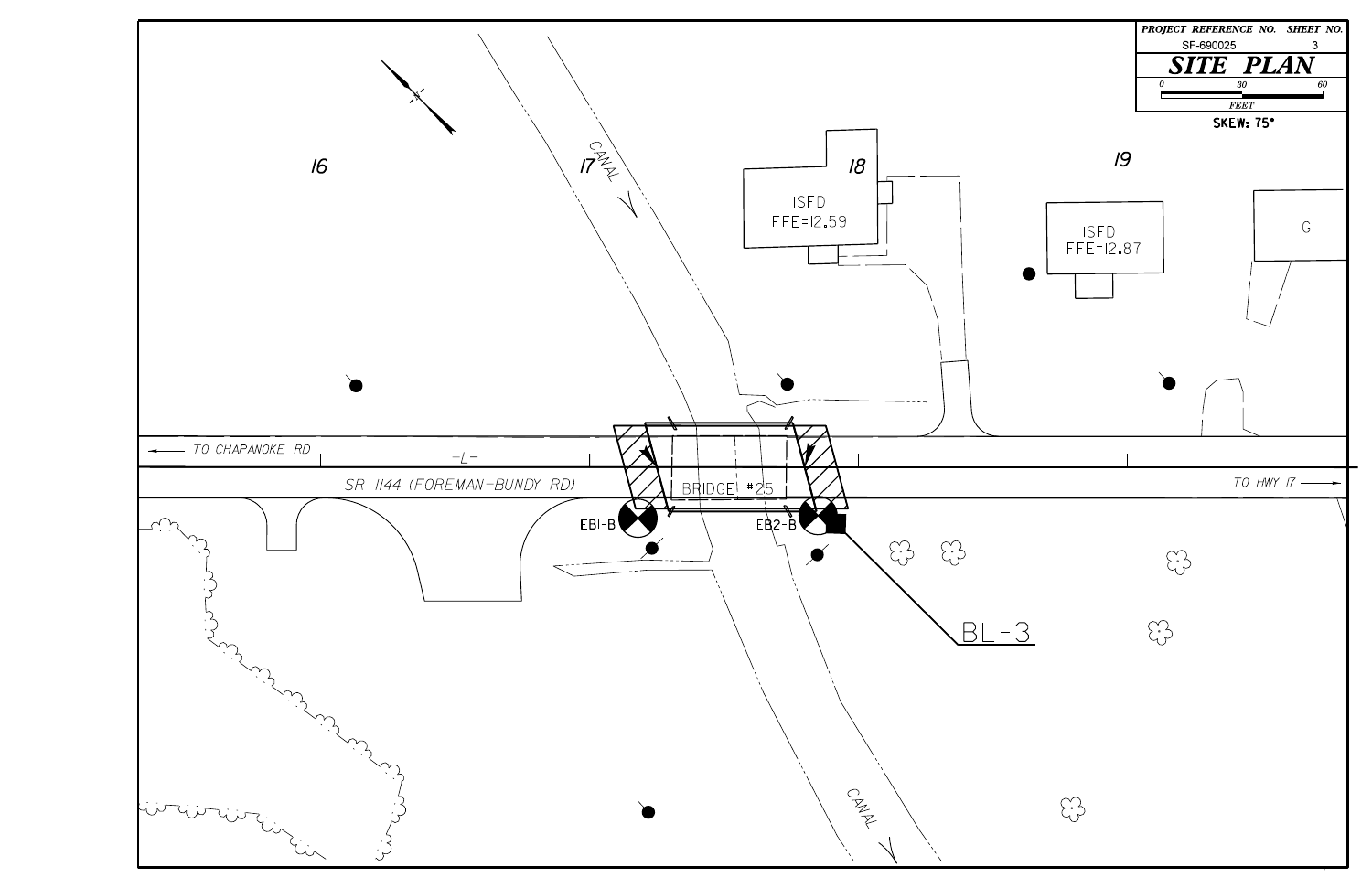|              |    |                                                                                                              |  |                 | PROJECT REFERENCE NO.                                            |                   | SHEET NO. |
|--------------|----|--------------------------------------------------------------------------------------------------------------|--|-----------------|------------------------------------------------------------------|-------------------|-----------|
|              |    |                                                                                                              |  | ROADWAY DESIGN  | SF-690025                                                        | <b>HYDRAULICS</b> | 4         |
|              |    |                                                                                                              |  | <b>ENGINEER</b> |                                                                  | <b>ENGINEER</b>   |           |
|              |    |                                                                                                              |  |                 | INCOMPLETE PLANS<br>DO NOT USE FOR R/W ACQUISITION               |                   |           |
|              |    |                                                                                                              |  |                 |                                                                  |                   |           |
|              |    |                                                                                                              |  |                 |                                                                  |                   |           |
|              |    |                                                                                                              |  |                 |                                                                  |                   |           |
|              |    |                                                                                                              |  |                 | DOCUMENT NOT CONSIDERED FINAL<br>UNLESS ALL SIGNATURES COMPLETED |                   |           |
|              |    |                                                                                                              |  |                 |                                                                  | $V.E.$ = 2        |           |
|              |    |                                                                                                              |  |                 |                                                                  |                   |           |
|              |    |                                                                                                              |  |                 |                                                                  |                   |           |
|              |    |                                                                                                              |  |                 |                                                                  |                   |           |
|              |    |                                                                                                              |  |                 |                                                                  |                   |           |
|              |    |                                                                                                              |  |                 |                                                                  |                   | $20 - -$  |
|              |    |                                                                                                              |  |                 |                                                                  |                   |           |
|              |    |                                                                                                              |  |                 |                                                                  |                   | $10 -$    |
| <b>MENT)</b> |    |                                                                                                              |  |                 |                                                                  |                   |           |
|              |    |                                                                                                              |  |                 |                                                                  |                   | $0 - -$   |
|              |    |                                                                                                              |  |                 |                                                                  |                   |           |
|              |    |                                                                                                              |  |                 |                                                                  |                   |           |
|              |    |                                                                                                              |  |                 |                                                                  |                   | $-10$     |
|              |    |                                                                                                              |  |                 |                                                                  |                   |           |
|              |    |                                                                                                              |  |                 |                                                                  |                   | $-20$ .   |
| ON)          |    |                                                                                                              |  |                 |                                                                  |                   |           |
|              |    |                                                                                                              |  |                 |                                                                  |                   | $-30$     |
|              |    |                                                                                                              |  |                 |                                                                  |                   |           |
|              |    |                                                                                                              |  |                 |                                                                  |                   |           |
|              |    |                                                                                                              |  |                 |                                                                  |                   | $-40$ .   |
|              |    |                                                                                                              |  |                 |                                                                  |                   |           |
|              |    |                                                                                                              |  |                 |                                                                  |                   | $-50$ .   |
|              |    |                                                                                                              |  |                 |                                                                  |                   |           |
| ( ON         |    |                                                                                                              |  |                 |                                                                  |                   | $-60$     |
|              |    |                                                                                                              |  |                 |                                                                  |                   |           |
|              |    |                                                                                                              |  |                 |                                                                  |                   |           |
|              |    |                                                                                                              |  |                 |                                                                  |                   | $-70$     |
|              |    |                                                                                                              |  |                 |                                                                  |                   |           |
|              |    |                                                                                                              |  |                 |                                                                  |                   | $-80$     |
|              |    |                                                                                                              |  |                 |                                                                  |                   |           |
|              |    |                                                                                                              |  |                 |                                                                  |                   | $-90$     |
|              |    |                                                                                                              |  |                 |                                                                  |                   |           |
|              |    | NOTE:GROUNDLINE PROFILE ALONG -L-<br>TAKEN FROM BRIDGE SURVEY AND<br>HYDRAULIC DESIGN REPORT DATED 7/25/2019 |  |                 |                                                                  |                   |           |
|              |    |                                                                                                              |  |                 |                                                                  |                   | $-100$    |
|              |    | NOTE INFERRED STRATIGRAPHY IS DRAWN<br>THROUGH THE BORINGS WITH BOTH<br>PROJECTED ONTO THE PROFILE           |  |                 |                                                                  |                   |           |
|              |    |                                                                                                              |  |                 |                                                                  |                   |           |
|              |    |                                                                                                              |  |                 |                                                                  |                   |           |
|              |    |                                                                                                              |  |                 |                                                                  |                   |           |
|              |    |                                                                                                              |  |                 |                                                                  |                   |           |
|              |    |                                                                                                              |  |                 |                                                                  |                   |           |
|              | 19 |                                                                                                              |  |                 | $\overline{2}0$                                                  |                   |           |
|              |    |                                                                                                              |  |                 |                                                                  |                   |           |

|              |    |                                                                                             |                                                      |                          |                          |                 |                                                                                                                                                                                                                                                                                                                               |    |                                             |    |  |                                                                                                              | PROJECT REFERENCE NO.<br>SF-690025 | SHEET NO.<br>$\overline{\boldsymbol{A}}$                                |                |
|--------------|----|---------------------------------------------------------------------------------------------|------------------------------------------------------|--------------------------|--------------------------|-----------------|-------------------------------------------------------------------------------------------------------------------------------------------------------------------------------------------------------------------------------------------------------------------------------------------------------------------------------|----|---------------------------------------------|----|--|--------------------------------------------------------------------------------------------------------------|------------------------------------|-------------------------------------------------------------------------|----------------|
|              |    |                                                                                             |                                                      |                          |                          |                 |                                                                                                                                                                                                                                                                                                                               |    |                                             |    |  |                                                                                                              | ROADWAY DESIGN<br>ENGINEER         | HYDRAULICS<br>ENGINEER                                                  |                |
|              |    |                                                                                             |                                                      |                          |                          |                 |                                                                                                                                                                                                                                                                                                                               |    | PROFILE THROUGH BORINGS PROJECTED ALONG -L- |    |  |                                                                                                              |                                    | INCOMPLETE PLANS                                                        |                |
|              |    |                                                                                             |                                                      |                          |                          |                 |                                                                                                                                                                                                                                                                                                                               |    |                                             |    |  |                                                                                                              |                                    |                                                                         |                |
|              |    |                                                                                             |                                                      |                          |                          |                 |                                                                                                                                                                                                                                                                                                                               |    |                                             |    |  |                                                                                                              |                                    |                                                                         |                |
|              |    |                                                                                             |                                                      |                          |                          |                 |                                                                                                                                                                                                                                                                                                                               |    |                                             |    |  |                                                                                                              |                                    | <b>DOCUMENT NOT CONSIDERED FINAL</b><br>UNLESS ALL SIGNATURES COMPLETEI |                |
|              |    |                                                                                             |                                                      |                          |                          |                 |                                                                                                                                                                                                                                                                                                                               |    |                                             |    |  |                                                                                                              | $V.E. = 2$                         |                                                                         |                |
|              |    |                                                                                             |                                                      |                          |                          |                 |                                                                                                                                                                                                                                                                                                                               |    |                                             |    |  |                                                                                                              |                                    |                                                                         |                |
|              |    |                                                                                             |                                                      |                          |                          |                 |                                                                                                                                                                                                                                                                                                                               |    |                                             |    |  |                                                                                                              |                                    |                                                                         |                |
| $-20$        |    |                                                                                             |                                                      |                          | - <del>EB</del> I-B-     |                 | EB2-B<br>17+85<br>18′RT                                                                                                                                                                                                                                                                                                       |    |                                             |    |  |                                                                                                              |                                    |                                                                         | 20             |
|              |    |                                                                                             |                                                      |                          | 17+18<br>P' RT           |                 |                                                                                                                                                                                                                                                                                                                               |    |                                             |    |  |                                                                                                              |                                    |                                                                         |                |
| $10-$        |    |                                                                                             | LOOSE BROWN SILTY SAND, MOIST (ROADWAY EMBANKMENT) © |                          |                          |                 |                                                                                                                                                                                                                                                                                                                               |    | SOFT BROWN SILT. MOIST (ROADWAY EMBANKMENT) |    |  |                                                                                                              |                                    |                                                                         | $10-$          |
|              |    |                                                                                             | SOFT GRAY AND BROWN SILTY CLAY. MOIST ('ALLUVIAL) 3- |                          |                          |                 |                                                                                                                                                                                                                                                                                                                               |    | $\overline{\circ}$<br>◉                     |    |  |                                                                                                              |                                    |                                                                         |                |
| $\Omega$ .   |    |                                                                                             | $\bar{\circ}$                                        | LOOSE TO MEDIUM DENSE    | ட—் ∷                    | GRAY SAND.      | $\odot$ $\ddot{}$ $\ddot{}$ $\ddot{}$ $\ddot{}$ $\ddot{}$ $\ddot{}$ $\ddot{}$ $\ddot{}$ $\ddot{}$ $\ddot{}$ $\ddot{}$ $\ddot{}$ $\ddot{}$ $\ddot{}$ $\ddot{}$ $\ddot{}$ $\ddot{}$ $\ddot{}$ $\ddot{}$ $\ddot{}$ $\ddot{}$ $\ddot{}$ $\ddot{}$ $\ddot{}$ $\ddot{}$ $\ddot{}$ $\ddot{}$ $\ddot{}$ $\ddot{}$ $\ddot{}$ $\ddot{}$ |    | SATURATED (UNDIVIDED COASTAL PLAIN)         |    |  |                                                                                                              |                                    |                                                                         | $\Omega$       |
| $-10$        |    |                                                                                             |                                                      |                          | ന—∷                      |                 | O ::::                                                                                                                                                                                                                                                                                                                        |    |                                             |    |  |                                                                                                              |                                    |                                                                         | $-10$          |
|              |    |                                                                                             |                                                      |                          | ⊛—∦                      |                 | ල—                                                                                                                                                                                                                                                                                                                            |    |                                             |    |  |                                                                                                              |                                    |                                                                         |                |
| $-20$        |    |                                                                                             |                                                      |                          | ⊛—‼                      |                 | ⊕∸                                                                                                                                                                                                                                                                                                                            |    |                                             |    |  |                                                                                                              |                                    |                                                                         | $-20$          |
|              |    |                                                                                             | VERY LOOSE TO MEDIUM DENSE GRAY                      |                          | @—∦                      | SAND WITH SHELL | @⊣                                                                                                                                                                                                                                                                                                                            |    | FRAGMENTS. SATURATED (YORKTOWN FORMATION)   |    |  |                                                                                                              |                                    |                                                                         |                |
| $-30$        |    |                                                                                             |                                                      |                          | ⊙—‼                      |                 | $\circledcirc$                                                                                                                                                                                                                                                                                                                |    |                                             |    |  |                                                                                                              |                                    |                                                                         | $-30$          |
|              |    |                                                                                             |                                                      |                          | ⊛—‼                      |                 | ⊛⊹                                                                                                                                                                                                                                                                                                                            |    |                                             |    |  |                                                                                                              |                                    |                                                                         |                |
| $-40$        |    |                                                                                             | NEDION STIFF TO STIFF GRAY SILTY                     |                          |                          | $\overline{C}$  |                                                                                                                                                                                                                                                                                                                               |    | <b>FRAGMENTS. WET (YORKTOWN FORMATION)</b>  |    |  |                                                                                                              |                                    |                                                                         | $-40$          |
|              |    |                                                                                             |                                                      |                          | 68 - 111                 |                 | - - ::::                                                                                                                                                                                                                                                                                                                      |    |                                             |    |  |                                                                                                              |                                    |                                                                         |                |
| <u>- 50.</u> |    |                                                                                             |                                                      |                          | H<br>⊚—⊯                 |                 | ⊕⊣                                                                                                                                                                                                                                                                                                                            |    |                                             |    |  |                                                                                                              |                                    |                                                                         | <u>. --50 </u> |
| $-60$        |    |                                                                                             |                                                      | LOOSE TO VERY DENSE GRAY | $\circledcirc$ $\bullet$ | SAND WITH SHELL | <b><sup>30 - 1::::</sup></b>                                                                                                                                                                                                                                                                                                  |    | FRAGMENTS. SATURATED (YORKTOWN FORMATION)   |    |  |                                                                                                              |                                    |                                                                         | $-60$          |
|              |    |                                                                                             |                                                      |                          | $\odot$ $\ddot{}$        |                 | $\circ$ $\bullet$                                                                                                                                                                                                                                                                                                             |    |                                             |    |  |                                                                                                              |                                    |                                                                         |                |
| $-70$        |    |                                                                                             |                                                      |                          | <u> ④—……</u>             |                 | ඐ                                                                                                                                                                                                                                                                                                                             |    |                                             |    |  |                                                                                                              |                                    |                                                                         | $-70$          |
|              |    |                                                                                             |                                                      |                          |                          |                 | <u> ග</u> ැ                                                                                                                                                                                                                                                                                                                   |    |                                             |    |  |                                                                                                              |                                    |                                                                         |                |
| $-80$        |    |                                                                                             |                                                      |                          |                          |                 | ☜                                                                                                                                                                                                                                                                                                                             |    |                                             |    |  |                                                                                                              |                                    |                                                                         | $-80$          |
|              |    | A SOFT GRAY AND BROWN SILT WITH WOOD FRAGMENTS, MOIST (ALLUVIAL)                            |                                                      |                          |                          |                 |                                                                                                                                                                                                                                                                                                                               |    |                                             |    |  |                                                                                                              |                                    |                                                                         |                |
| $-90$        |    | MEDIUM DENSE TAN AND GRAY SAND WITH WOOD<br>FRAGMENTS, MOIST TO SATURATED (ALLUVIAL)<br>(B) |                                                      |                          |                          |                 |                                                                                                                                                                                                                                                                                                                               |    |                                             |    |  |                                                                                                              |                                    |                                                                         | $-90$          |
| $-100$       |    |                                                                                             |                                                      |                          |                          |                 |                                                                                                                                                                                                                                                                                                                               |    |                                             |    |  | NOTE:GROUNDLINE PROFILE ALONG -L-<br>TAKEN FROM BRIDGE SURVEY AND<br>HYDRAULIC DESIGN REPORT DATED 7/25/2019 |                                    |                                                                         | $-100$         |
|              |    |                                                                                             |                                                      |                          |                          |                 |                                                                                                                                                                                                                                                                                                                               |    |                                             |    |  |                                                                                                              |                                    |                                                                         |                |
|              |    |                                                                                             |                                                      |                          |                          |                 |                                                                                                                                                                                                                                                                                                                               |    |                                             |    |  | NOTE:INFERRED STRATIGRAPHY IS DRAWN<br>THROUGH THE BORINGS WITH BOTH:<br>PROJECTED ONTO THE PROFILE          |                                    |                                                                         |                |
|              |    |                                                                                             |                                                      |                          |                          |                 |                                                                                                                                                                                                                                                                                                                               |    |                                             |    |  |                                                                                                              |                                    |                                                                         |                |
|              |    |                                                                                             |                                                      |                          |                          |                 |                                                                                                                                                                                                                                                                                                                               |    |                                             |    |  |                                                                                                              |                                    |                                                                         |                |
|              |    |                                                                                             |                                                      |                          |                          |                 |                                                                                                                                                                                                                                                                                                                               |    |                                             |    |  |                                                                                                              |                                    |                                                                         |                |
|              | 15 |                                                                                             | 16                                                   |                          | $\overline{17}$          |                 |                                                                                                                                                                                                                                                                                                                               | 18 |                                             | 19 |  |                                                                                                              | $\overline{20}$                    |                                                                         |                |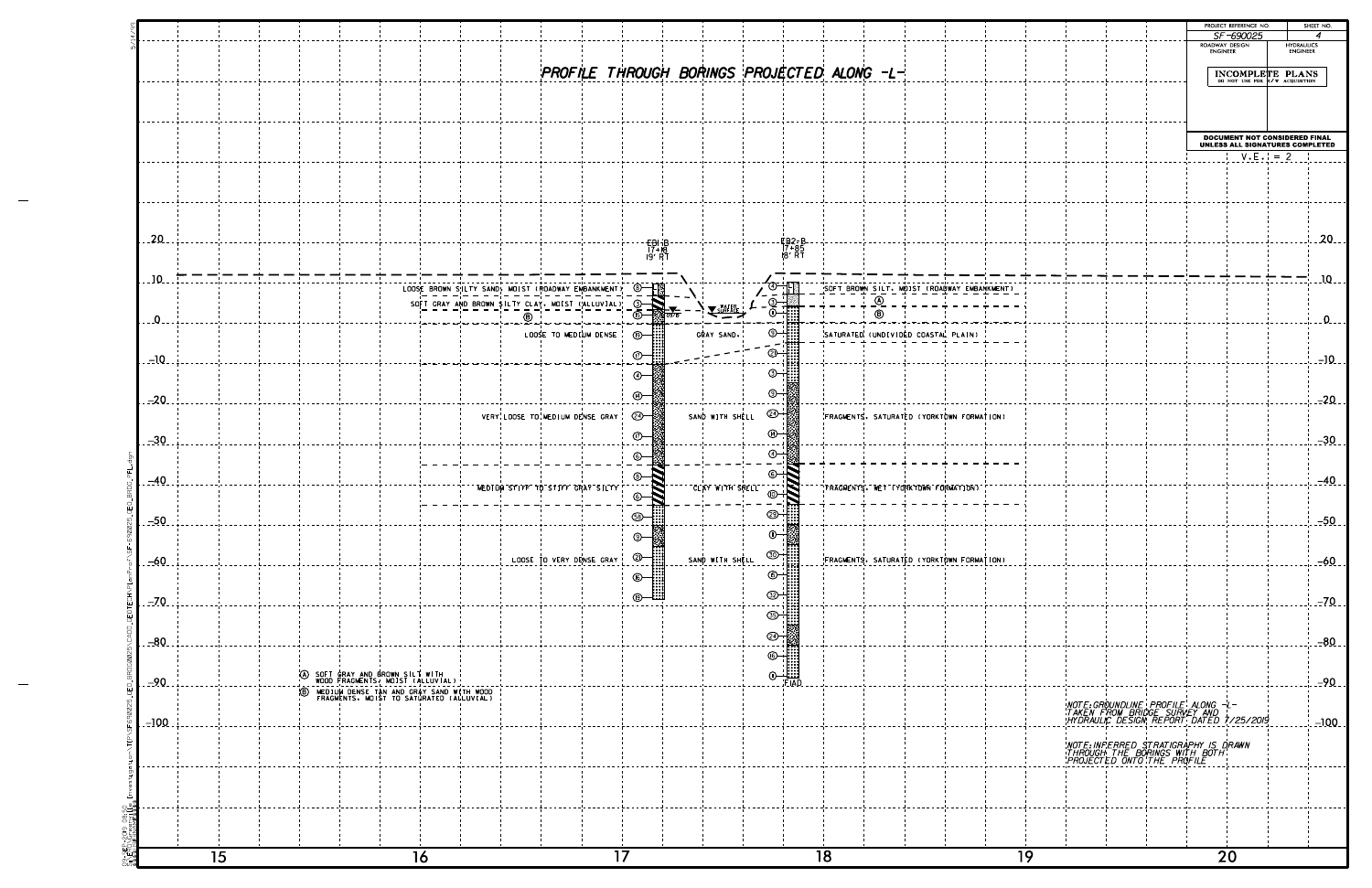|                  |                                                                                                                                                                                              |                      |                  | <b>TIP</b> SF-690025<br><b>COUNTY PASQUOTANK</b> |                |                                                          |                                                                                                                                                                                                                                                         |                                                                                                                                           |                                                                                                                                                                        |                         | <b>GEOLOGIST</b> Argenbright, D. N.<br><b>GROUND WTR (ft)</b>                                                                                                                                                                                                                                                                        |                                  |                                                                 |                |                   |                                                                                                                                                                        | <b>WBS</b> 17BP.1.R.99                |  | <b>TIP</b> SF-690025                                       | COUNTY PASQUOTANK |                            |       |  |                | <b>GEOLOGIST</b> Argenbright, D. N. |                    |       |  |
|------------------|----------------------------------------------------------------------------------------------------------------------------------------------------------------------------------------------|----------------------|------------------|--------------------------------------------------|----------------|----------------------------------------------------------|---------------------------------------------------------------------------------------------------------------------------------------------------------------------------------------------------------------------------------------------------------|-------------------------------------------------------------------------------------------------------------------------------------------|------------------------------------------------------------------------------------------------------------------------------------------------------------------------|-------------------------|--------------------------------------------------------------------------------------------------------------------------------------------------------------------------------------------------------------------------------------------------------------------------------------------------------------------------------------|----------------------------------|-----------------------------------------------------------------|----------------|-------------------|------------------------------------------------------------------------------------------------------------------------------------------------------------------------|---------------------------------------|--|------------------------------------------------------------|-------------------|----------------------------|-------|--|----------------|-------------------------------------|--------------------|-------|--|
|                  | <b>WBS</b> 17BP.1.R.99<br>SITE DESCRIPTION BRIDGE NO. 25 ON -L- (SR 1144) OVER CANAL<br>STATION 17+18<br><b>BORING NO. EB1-B</b><br><b>COLLAR ELEV.</b> 9.8 ft<br><b>TOTAL DEPTH 78.3 ft</b> |                      |                  |                                                  |                |                                                          |                                                                                                                                                                                                                                                         |                                                                                                                                           |                                                                                                                                                                        |                         |                                                                                                                                                                                                                                                                                                                                      |                                  |                                                                 |                |                   |                                                                                                                                                                        |                                       |  | SITE DESCRIPTION BRIDGE NO. 25 ON -L- (SR 1144) OVER CANAL |                   |                            |       |  |                |                                     |                    | GRO   |  |
|                  |                                                                                                                                                                                              |                      |                  |                                                  |                |                                                          |                                                                                                                                                                                                                                                         |                                                                                                                                           |                                                                                                                                                                        | OFFSET 19 ft RT         |                                                                                                                                                                                                                                                                                                                                      | ALIGNMENT -L-                    | 0 HR.                                                           | N/A            |                   | <b>BORING NO. EB1-B</b>                                                                                                                                                |                                       |  | <b>STATION</b> 17+18                                       |                   | OFFSET 19 ft RT            |       |  |                | ALIGNMENT -L-                       |                    | 0 HR  |  |
|                  |                                                                                                                                                                                              |                      |                  |                                                  |                |                                                          |                                                                                                                                                                                                                                                         |                                                                                                                                           |                                                                                                                                                                        | <b>NORTHING 928,280</b> |                                                                                                                                                                                                                                                                                                                                      | <b>EASTING</b> 2,790,346         | 24 HR.                                                          | 7.2            |                   | COLLAR ELEV. 9.8 ft                                                                                                                                                    |                                       |  | <b>TOTAL DEPTH 78.3 ft</b>                                 |                   | <b>NORTHING</b> 928,280    |       |  |                | <b>EASTING</b> 2,790,346            |                    | 24 HR |  |
|                  |                                                                                                                                                                                              |                      |                  |                                                  |                | DRILL RIG/HAMMER EFF./DATE GFC0075 CME-45C 89%08/13/2018 |                                                                                                                                                                                                                                                         |                                                                                                                                           |                                                                                                                                                                        |                         | <b>DRILL METHOD</b> Mud Rotary                                                                                                                                                                                                                                                                                                       |                                  | <b>HAMMER TYPE</b> Automatic                                    |                |                   |                                                                                                                                                                        |                                       |  | DRILL RIG/HAMMER EFF./DATE GFC0075 CME-45C 89%08/13/2018   |                   |                            |       |  |                | <b>DRILL METHOD</b> Mud Rotary      | <b>HAMMER TYPI</b> |       |  |
|                  |                                                                                                                                                                                              | DRILLER Smith, R. E. |                  |                                                  |                | <b>START DATE</b> 09/03/19                               |                                                                                                                                                                                                                                                         |                                                                                                                                           |                                                                                                                                                                        | COMP. DATE 09/03/19     |                                                                                                                                                                                                                                                                                                                                      | SURFACE WATER DEPTH N/A          |                                                                 |                |                   | DRILLER Smith, R. E.                                                                                                                                                   |                                       |  | START DATE 09/03/19                                        |                   | <b>COMP. DATE</b> 09/03/19 |       |  |                | SURFACE WATER DEPTH N/A             |                    |       |  |
|                  |                                                                                                                                                                                              |                      |                  |                                                  |                |                                                          |                                                                                                                                                                                                                                                         | BLOWS PER FOOT                                                                                                                            |                                                                                                                                                                        |                         | $ $ SAMP. $ \blacktriangledown/ $ L<br>$\circ$                                                                                                                                                                                                                                                                                       |                                  | SOIL AND ROCK DESCRIPTION                                       |                |                   | $\left \frac{\text{ELEV}}{\text{fth}}\right $ $\frac{\text{DRIVE}}{\text{ELEV}}$ $\left \frac{\text{DEPTH}}{\text{fth}}\right $ $\frac{\text{BLOW COUNT}}{\text{FCH}}$ |                                       |  |                                                            | BLOWS PER FOOT    |                            | SAMP. |  | $\circ$        | SOIL AND ROCK DESCRIPTIO            |                    |       |  |
| $({\sf ft})$     | (f <sup>t</sup> )                                                                                                                                                                            | (f <sup>t</sup> )    |                  | $\vert 0.5ft \vert 0.5ft \vert 0.5ft \vert$      |                | $\overline{0}$                                           | 25                                                                                                                                                                                                                                                      | 50                                                                                                                                        | 75                                                                                                                                                                     | 100<br>NO.              |                                                                                                                                                                                                                                                                                                                                      | $\sqrt{MOL}$ G ELEV. (ft)        |                                                                 | DEPTH (ft)     | (f <sup>t</sup> ) | (f <sup>t</sup> )                                                                                                                                                      | $(t)$ $\boxed{0.5ft}$ $0.5ft$ $0.5ft$ |  | $\overline{0}$<br>25                                       | 50                | 100<br>75                  | NO.   |  | $\sqrt{MOL}$ G |                                     |                    |       |  |
|                  |                                                                                                                                                                                              |                      |                  |                                                  |                |                                                          |                                                                                                                                                                                                                                                         |                                                                                                                                           |                                                                                                                                                                        |                         |                                                                                                                                                                                                                                                                                                                                      |                                  |                                                                 |                |                   |                                                                                                                                                                        |                                       |  |                                                            |                   |                            |       |  |                |                                     |                    |       |  |
| 10 <sup>10</sup> |                                                                                                                                                                                              | $-9.8$ $-7$ 0.0      |                  |                                                  |                |                                                          |                                                                                                                                                                                                                                                         |                                                                                                                                           |                                                                                                                                                                        |                         |                                                                                                                                                                                                                                                                                                                                      | 9.8                              | <b>GROUND SURFACE</b>                                           | 0.0            | $-70$             |                                                                                                                                                                        |                                       |  |                                                            | Match Line        |                            |       |  |                |                                     | Medium Dense Sand  |       |  |
|                  |                                                                                                                                                                                              |                      | $\overline{1}$   | $\overline{4}$                                   | -4             |                                                          | $\begin{array}{cccccccccc} \bullet & \bullet & \bullet & \bullet & \bullet & \bullet \end{array}$<br>$\cdot$ $\cdot$ $\cdot$ $\cdot$                                                                                                                    | $\mathbf{z}$ , and $\mathbf{z}$ , and $\mathbf{z}$<br>$\sim$ $\sim$ $\sim$ $\sim$                                                         | $\mathcal{L}^{\mathcal{A}}$ , and $\mathcal{L}^{\mathcal{A}}$ , and<br>$\omega$ , $\omega$ , $\omega$ , $\omega$ , $\omega$                                            |                         | <u> :1</u>                                                                                                                                                                                                                                                                                                                           |                                  | <b>ROADWAY EMBANKMENT</b><br>BROWN SILTY SAND, MOIST            |                |                   |                                                                                                                                                                        |                                       |  |                                                            |                   |                            |       |  |                |                                     |                    |       |  |
| $5\overline{)}$  | 5.8                                                                                                                                                                                          | 4.0                  | $\overline{2}$   |                                                  | $\overline{2}$ |                                                          | $\sim$ 100 $\sim$ 100 $\sim$                                                                                                                                                                                                                            |                                                                                                                                           | <b>Service Control</b>                                                                                                                                                 |                         |                                                                                                                                                                                                                                                                                                                                      | 6.8                              | <b>ALLUVIAL</b>                                                 |                |                   |                                                                                                                                                                        |                                       |  |                                                            |                   |                            |       |  |                |                                     |                    |       |  |
|                  | 3.0                                                                                                                                                                                          | 6.8                  |                  |                                                  |                |                                                          | $\sim$ 100 $\sim$ 100 $\sim$                                                                                                                                                                                                                            |                                                                                                                                           | $\sigma_{\rm{eff}}$ , $\sigma_{\rm{eff}}$ , $\sigma_{\rm{eff}}$                                                                                                        |                         | $\blacksquare$                                                                                                                                                                                                                                                                                                                       | GRAY AND BROWN SILTY CLAY, MOIST |                                                                 | <u>___ 6.5</u> |                   |                                                                                                                                                                        |                                       |  |                                                            |                   |                            |       |  |                |                                     |                    |       |  |
|                  |                                                                                                                                                                                              |                      |                  | $6 \mid 8$                                       |                |                                                          |                                                                                                                                                                                                                                                         |                                                                                                                                           | $\omega$ , $\omega$ , $\omega$ , $\omega$ ,<br>$\begin{array}{cccccccccccccc} \bullet & \bullet & \bullet & \bullet & \bullet & \bullet & \bullet \end{array}$         |                         | िले                                                                                                                                                                                                                                                                                                                                  |                                  | <b>ALLUVIAL</b><br>TAN AND GRAY SAND WITH WOOD                  |                |                   |                                                                                                                                                                        |                                       |  |                                                            |                   |                            |       |  |                |                                     |                    |       |  |
| $\overline{0}$   |                                                                                                                                                                                              |                      |                  |                                                  |                |                                                          |                                                                                                                                                                                                                                                         |                                                                                                                                           | <b>Service State</b>                                                                                                                                                   |                         |                                                                                                                                                                                                                                                                                                                                      | $-0.3$                           | FRAGMENTS, MOIST TO SATURATED<br><b>UNDIVIDED COASTAL PLAIN</b> | $-10.0$        |                   |                                                                                                                                                                        |                                       |  |                                                            |                   |                            |       |  |                |                                     |                    |       |  |
|                  | $-2.1$                                                                                                                                                                                       | 11.8                 | $5^{\circ}$      | $\begin{array}{ccc} \end{array}$                 | 12             |                                                          | $\mathbf{z}=\mathbf{z}=\mathbf{z}=\mathbf{z}$                                                                                                                                                                                                           | $\begin{array}{cccccccccc} \bullet & \bullet & \bullet & \bullet & \bullet & \bullet \end{array}$                                         | $\mathbf{z}=\mathbf{z}=\mathbf{z}=\mathbf{z}$<br>$\cdots$                                                                                                              |                         |                                                                                                                                                                                                                                                                                                                                      |                                  | GRAY SAND, SATURATED (UNDIVIDED                                 |                |                   |                                                                                                                                                                        |                                       |  |                                                            |                   |                            |       |  |                |                                     |                    |       |  |
| $-5$             |                                                                                                                                                                                              |                      |                  |                                                  |                |                                                          |                                                                                                                                                                                                                                                         |                                                                                                                                           | <b>State State</b>                                                                                                                                                     |                         |                                                                                                                                                                                                                                                                                                                                      |                                  | COASTAL PLAIN)                                                  |                |                   |                                                                                                                                                                        |                                       |  |                                                            |                   |                            |       |  |                |                                     |                    |       |  |
|                  | $-7.1$                                                                                                                                                                                       | 16.8                 |                  |                                                  |                | $\sim$ $ \sim$                                           | $\mathbf{u} = \mathbf{u} + \mathbf{u} + \mathbf{u}$                                                                                                                                                                                                     | $\begin{array}{cccccccccccccc} \bullet & \bullet & \bullet & \bullet & \bullet & \bullet \end{array}$                                     | $\sim$ $\sim$ $\sim$ $\sim$<br>$\cdots$                                                                                                                                |                         |                                                                                                                                                                                                                                                                                                                                      |                                  |                                                                 |                |                   |                                                                                                                                                                        |                                       |  |                                                            |                   |                            |       |  |                |                                     |                    |       |  |
|                  |                                                                                                                                                                                              |                      | $\overline{5}$ . | $\begin{array}{ccc} \end{array}$                 | 10             |                                                          |                                                                                                                                                                                                                                                         |                                                                                                                                           | <b>Service Control</b>                                                                                                                                                 |                         | 888<br>888<br>888<br>888                                                                                                                                                                                                                                                                                                             |                                  |                                                                 |                |                   |                                                                                                                                                                        |                                       |  |                                                            |                   |                            |       |  |                |                                     |                    |       |  |
| $-10$            |                                                                                                                                                                                              |                      |                  |                                                  |                | .                                                        | $\mathbf{z}=\mathbf{z}=\mathbf{z}=\mathbf{z}$                                                                                                                                                                                                           | $\begin{array}{cccccccccc} \bullet & \bullet & \bullet & \bullet & \bullet & \bullet \end{array}$                                         | $\sim$ 100 $\sim$ 100 $\sim$                                                                                                                                           |                         |                                                                                                                                                                                                                                                                                                                                      | $-10.3$                          | <b>COASTAL PLAIN</b>                                            | . 20.0         |                   |                                                                                                                                                                        |                                       |  |                                                            |                   |                            |       |  |                |                                     |                    |       |  |
|                  |                                                                                                                                                                                              | $-12.1$ 21.8         |                  | $5 \mid 2$                                       | 2              |                                                          | $\cdot$ $\cdot$ $\cdot$ $\cdot$                                                                                                                                                                                                                         |                                                                                                                                           | $\cdots$                                                                                                                                                               |                         |                                                                                                                                                                                                                                                                                                                                      | SATURATED (YORKTOWN FORMATION)   | GRAY SAND WITH SHELL FRAGMENTS,                                 |                |                   |                                                                                                                                                                        |                                       |  |                                                            |                   |                            |       |  |                |                                     |                    |       |  |
| $-15$            |                                                                                                                                                                                              |                      |                  |                                                  |                |                                                          |                                                                                                                                                                                                                                                         |                                                                                                                                           | <b>Contract Contract</b>                                                                                                                                               |                         |                                                                                                                                                                                                                                                                                                                                      |                                  |                                                                 |                |                   |                                                                                                                                                                        |                                       |  |                                                            |                   |                            |       |  |                |                                     |                    |       |  |
|                  | $-17.1$                                                                                                                                                                                      | $-26.8$              |                  |                                                  |                |                                                          | $\mathbf{z} = \mathbf{z} + \mathbf{z}$ .                                                                                                                                                                                                                |                                                                                                                                           | $\sim$ $\sim$ $\sim$ $\sim$<br>.                                                                                                                                       |                         |                                                                                                                                                                                                                                                                                                                                      |                                  |                                                                 |                |                   |                                                                                                                                                                        |                                       |  |                                                            |                   |                            |       |  |                |                                     |                    |       |  |
|                  |                                                                                                                                                                                              |                      | $\overline{4}$   | $-5$                                             | - 9            |                                                          |                                                                                                                                                                                                                                                         |                                                                                                                                           | <b>State State</b>                                                                                                                                                     |                         |                                                                                                                                                                                                                                                                                                                                      |                                  |                                                                 |                |                   |                                                                                                                                                                        |                                       |  |                                                            |                   |                            |       |  |                |                                     |                    |       |  |
| $-20$            |                                                                                                                                                                                              |                      |                  |                                                  |                | $\mathbf{L} = \mathbf{L} \times \mathbf{L}$              | $\sim$ $\sim$ $\sim$ $\sim$                                                                                                                                                                                                                             |                                                                                                                                           | $\sim$ $\sim$ $\sim$ $\sim$                                                                                                                                            |                         |                                                                                                                                                                                                                                                                                                                                      |                                  |                                                                 |                |                   |                                                                                                                                                                        |                                       |  |                                                            |                   |                            |       |  |                |                                     |                    |       |  |
|                  |                                                                                                                                                                                              | $-22.1 \pm 31.8$     |                  | $6$ 10 14                                        |                |                                                          |                                                                                                                                                                                                                                                         |                                                                                                                                           |                                                                                                                                                                        |                         |                                                                                                                                                                                                                                                                                                                                      |                                  |                                                                 |                |                   |                                                                                                                                                                        |                                       |  |                                                            |                   |                            |       |  |                |                                     |                    |       |  |
| $-25$            |                                                                                                                                                                                              |                      |                  |                                                  |                |                                                          |                                                                                                                                                                                                                                                         |                                                                                                                                           |                                                                                                                                                                        |                         |                                                                                                                                                                                                                                                                                                                                      |                                  |                                                                 |                |                   |                                                                                                                                                                        |                                       |  |                                                            |                   |                            |       |  |                |                                     |                    |       |  |
|                  | $-27.1$                                                                                                                                                                                      | 36.8                 |                  |                                                  |                |                                                          | $\frac{1}{2} \left( \frac{1}{2} \left( \frac{1}{2} \left( \frac{1}{2} \right) - \frac{1}{2} \left( \frac{1}{2} \right) \right) \right)$                                                                                                                 |                                                                                                                                           | $\sim$ $\sim$ $\sim$ $\sim$<br>$\sim$ $\sim$ $\sim$                                                                                                                    |                         |                                                                                                                                                                                                                                                                                                                                      |                                  |                                                                 |                |                   |                                                                                                                                                                        |                                       |  |                                                            |                   |                            |       |  |                |                                     |                    |       |  |
|                  |                                                                                                                                                                                              |                      |                  | $8 \mid 7$                                       | $-10$          |                                                          | $\mathcal{L}^{\mathcal{A}}$ , and $\mathcal{L}^{\mathcal{A}}$ , and $\mathcal{L}^{\mathcal{A}}$                                                                                                                                                         |                                                                                                                                           | <b>State State</b>                                                                                                                                                     |                         |                                                                                                                                                                                                                                                                                                                                      |                                  |                                                                 |                |                   |                                                                                                                                                                        |                                       |  |                                                            |                   |                            |       |  |                |                                     |                    |       |  |
| $-30$            |                                                                                                                                                                                              |                      |                  |                                                  |                | $\cdot$ / $\cdot$ $\cdot$                                | $\sim$ 100 $\sim$ 100 $\sim$                                                                                                                                                                                                                            | $\sim$ 100 $\sim$ 100 $\sim$                                                                                                              | $\mathcal{A}=\mathcal{A}=\mathcal{A}=\mathcal{A}$                                                                                                                      |                         |                                                                                                                                                                                                                                                                                                                                      |                                  |                                                                 |                |                   |                                                                                                                                                                        |                                       |  |                                                            |                   |                            |       |  |                |                                     |                    |       |  |
|                  |                                                                                                                                                                                              | $-32.1 + 41.8$       |                  | $5 \mid 3 \mid 3$                                |                | $\cdot$ / $\cdot$ $\cdot$ $\cdot$                        | $\mathcal{A}=\mathcal{A}=\mathcal{A}=\mathcal{A}$ .                                                                                                                                                                                                     | $\mathbf{u} = \mathbf{u} + \mathbf{u} + \mathbf{u}$ .                                                                                     | $\mathcal{L}=\mathcal{L}=\mathcal{L}=\mathcal{L}$ .                                                                                                                    |                         |                                                                                                                                                                                                                                                                                                                                      |                                  |                                                                 |                |                   |                                                                                                                                                                        |                                       |  |                                                            |                   |                            |       |  |                |                                     |                    |       |  |
| $-35$            |                                                                                                                                                                                              |                      |                  |                                                  |                |                                                          |                                                                                                                                                                                                                                                         |                                                                                                                                           | <b>Service Control</b>                                                                                                                                                 |                         |                                                                                                                                                                                                                                                                                                                                      |                                  | <b>COASTAL PLAIN</b>                                            | $  45.0$       |                   |                                                                                                                                                                        |                                       |  |                                                            |                   |                            |       |  |                |                                     |                    |       |  |
|                  | $-37.1$                                                                                                                                                                                      | 46.8                 |                  | $3 \mid 4$                                       | $\overline{4}$ |                                                          | $\sim$ 100 $\sim$ 100 $\sim$<br>$\begin{array}{cccccccccccccc} \bullet & \bullet & \bullet & \bullet & \bullet & \bullet & \bullet \end{array}$                                                                                                         | $\begin{array}{cccccccccccccc} \bullet & \bullet & \bullet & \bullet & \bullet & \bullet \end{array}$<br>$\sim$ $ \sim$                   | $\begin{array}{cccccccccccccc} \bullet & \bullet & \bullet & \bullet & \bullet & \bullet & \bullet \end{array}$<br>$\mathbf{u} = \mathbf{u} + \mathbf{u} + \mathbf{u}$ |                         |                                                                                                                                                                                                                                                                                                                                      |                                  | <b>GRAY SILTY CLAY WITH SHELL</b>                               |                |                   |                                                                                                                                                                        |                                       |  |                                                            |                   |                            |       |  |                |                                     |                    |       |  |
| $-40$            |                                                                                                                                                                                              |                      |                  |                                                  |                | -●8                                                      | $\cdots$<br><b>Service Control</b>                                                                                                                                                                                                                      | $\begin{array}{cccccccccccccc} \bullet & \bullet & \bullet & \bullet & \bullet & \bullet & \bullet \end{array}$<br><b>Service Control</b> | $\cdots$<br><b>Service Control</b>                                                                                                                                     |                         |                                                                                                                                                                                                                                                                                                                                      |                                  | FRAGMENTS, WET (YORKTOWN<br>FORMATION)                          |                |                   |                                                                                                                                                                        |                                       |  |                                                            |                   |                            |       |  |                |                                     |                    |       |  |
|                  | $-42.1$                                                                                                                                                                                      | 51.8                 |                  |                                                  |                |                                                          | $\frac{1}{2} \left( \frac{1}{2} \left( \frac{1}{2} \left( \frac{1}{2} \right) - \frac{1}{2} \left( \frac{1}{2} \right) \right) \right)$<br>$\frac{1}{2} \left( \frac{1}{2} \left( \frac{1}{2} \right) - \frac{1}{2} \left( \frac{1}{2} \right) \right)$ | $\cdots$                                                                                                                                  | $\sim$ 100 $\sim$ 100 $\sim$<br>$\sim$ $\sim$ $\sim$ $\sim$                                                                                                            |                         |                                                                                                                                                                                                                                                                                                                                      |                                  |                                                                 |                |                   |                                                                                                                                                                        |                                       |  |                                                            |                   |                            |       |  |                |                                     |                    |       |  |
|                  |                                                                                                                                                                                              |                      | $\overline{2}$   | $\sqrt{3}$                                       | 3              | 6 <sup>6</sup>                                           |                                                                                                                                                                                                                                                         | $\cdots$<br><b>Service Control</b>                                                                                                        | $\cdots$<br><b>Service State</b>                                                                                                                                       |                         |                                                                                                                                                                                                                                                                                                                                      |                                  |                                                                 |                |                   |                                                                                                                                                                        |                                       |  |                                                            |                   |                            |       |  |                |                                     |                    |       |  |
| $-45$            |                                                                                                                                                                                              |                      |                  |                                                  |                |                                                          |                                                                                                                                                                                                                                                         |                                                                                                                                           | $\begin{array}{cccccccccccccc} \bullet & \bullet & \bullet & \bullet & \bullet & \bullet & \bullet \end{array}$                                                        |                         | .                                                                                                                                                                                                                                                                                                                                    |                                  | <b>COASTAL PLAIN</b>                                            | $-55.0$        |                   |                                                                                                                                                                        |                                       |  |                                                            |                   |                            |       |  |                |                                     |                    |       |  |
|                  | $-47.1$                                                                                                                                                                                      | 56.8                 |                  | $16$ $\overline{\smash{)}\ 29}$                  | - 29           | $\sim$ $ \sim$<br>$\cdots$                               |                                                                                                                                                                                                                                                         | 36.58                                                                                                                                     | $\begin{array}{cccccccccccccc} \bullet & \bullet & \bullet & \bullet & \bullet & \bullet \end{array}$<br>$\cdots$                                                      |                         | <br><br>: : :                                                                                                                                                                                                                                                                                                                        | SATURATED (YORKTOWN FORMATION)   | GRAY SAND WITH SHELL FRAGMENTS,                                 |                |                   |                                                                                                                                                                        |                                       |  |                                                            |                   |                            |       |  |                |                                     |                    |       |  |
| $-50$            |                                                                                                                                                                                              |                      |                  |                                                  |                | <b>Contract Contract</b>                                 | <b>Service</b> State                                                                                                                                                                                                                                    |                                                                                                                                           | <b>Service Control</b>                                                                                                                                                 |                         | .<br>∺:                                                                                                                                                                                                                                                                                                                              | - -50.3                          |                                                                 | 60.0           |                   |                                                                                                                                                                        |                                       |  |                                                            |                   |                            |       |  |                |                                     |                    |       |  |
|                  |                                                                                                                                                                                              | $-52.1$ $\pm$ 61.8   |                  |                                                  |                |                                                          |                                                                                                                                                                                                                                                         | $\cdots$                                                                                                                                  | $\sim$ $\sim$ $\sim$ $\sim$<br>$\sim$ $\sim$ $\sim$ $\sim$                                                                                                             |                         |                                                                                                                                                                                                                                                                                                                                      |                                  |                                                                 |                |                   |                                                                                                                                                                        |                                       |  |                                                            |                   |                            |       |  |                |                                     |                    |       |  |
|                  |                                                                                                                                                                                              |                      | $\overline{4}$   | $\overline{\phantom{a}3}$                        | - 6            |                                                          |                                                                                                                                                                                                                                                         | $\cdots$<br><b>Service Control</b>                                                                                                        | $\cdots$<br><b>Service State</b>                                                                                                                                       |                         |                                                                                                                                                                                                                                                                                                                                      |                                  |                                                                 |                |                   |                                                                                                                                                                        |                                       |  |                                                            |                   |                            |       |  |                |                                     |                    |       |  |
| $-55$            |                                                                                                                                                                                              |                      |                  |                                                  |                |                                                          |                                                                                                                                                                                                                                                         |                                                                                                                                           | $\sim$ 100 $\sim$ 100 $\sim$                                                                                                                                           |                         | <u>es</u>                                                                                                                                                                                                                                                                                                                            | $-55.3$                          |                                                                 | 65.0           |                   |                                                                                                                                                                        |                                       |  |                                                            |                   |                            |       |  |                |                                     |                    |       |  |
|                  | $-57.1$                                                                                                                                                                                      | 66.8                 | 5                | 9                                                | 12             |                                                          |                                                                                                                                                                                                                                                         |                                                                                                                                           | .                                                                                                                                                                      |                         | $\begin{bmatrix} 0 & 0 & 0 \\ 0 & 0 & 0 \\ 0 & 0 & 0 \\ 0 & 0 & 0 \\ 0 & 0 & 0 \\ 0 & 0 & 0 \\ 0 & 0 & 0 \\ 0 & 0 & 0 \\ 0 & 0 & 0 \\ 0 & 0 & 0 \\ 0 & 0 & 0 \\ 0 & 0 & 0 \\ 0 & 0 & 0 \\ 0 & 0 & 0 \\ 0 & 0 & 0 \\ 0 & 0 & 0 \\ 0 & 0 & 0 \\ 0 & 0 & 0 \\ 0 & 0 & 0 & 0 \\ 0 & 0 & 0 & 0 \\ 0 & 0 & 0 & 0 \\ 0 & 0 & 0 & 0 \\ 0 & $ |                                  |                                                                 |                |                   |                                                                                                                                                                        |                                       |  |                                                            |                   |                            |       |  |                |                                     |                    |       |  |
| $-60$            |                                                                                                                                                                                              |                      |                  |                                                  |                |                                                          |                                                                                                                                                                                                                                                         | <b>Service Control</b>                                                                                                                    | <b>Service Control</b>                                                                                                                                                 |                         |                                                                                                                                                                                                                                                                                                                                      |                                  |                                                                 |                |                   |                                                                                                                                                                        |                                       |  |                                                            |                   |                            |       |  |                |                                     |                    |       |  |
|                  |                                                                                                                                                                                              | $-62.1 \pm 71.8$     | 4                |                                                  |                |                                                          | $\cdots$                                                                                                                                                                                                                                                |                                                                                                                                           | $\sim$ $\sim$ $\sim$ $\sim$<br>$\cdots$ .                                                                                                                              |                         |                                                                                                                                                                                                                                                                                                                                      |                                  |                                                                 |                |                   |                                                                                                                                                                        |                                       |  |                                                            |                   |                            |       |  |                |                                     |                    |       |  |
| $-65$            |                                                                                                                                                                                              |                      |                  |                                                  |                |                                                          |                                                                                                                                                                                                                                                         | $\cdots$                                                                                                                                  | $\cdots$<br><b>Service Control</b>                                                                                                                                     |                         |                                                                                                                                                                                                                                                                                                                                      |                                  |                                                                 |                |                   |                                                                                                                                                                        |                                       |  |                                                            |                   |                            |       |  |                |                                     |                    |       |  |
|                  |                                                                                                                                                                                              | $-67.1$ $+ 76.8$     |                  |                                                  |                |                                                          | $\sim$ $\sim$ $\sim$ $\sim$<br>$\sim$ $\sim$ $\sim$ $\sim$ $\sim$                                                                                                                                                                                       | $\cdots$                                                                                                                                  | $\sim$ $\sim$ $\sim$ $\sim$<br>$\mathbf{u} = \mathbf{u} + \mathbf{u} + \mathbf{u}$                                                                                     |                         | .                                                                                                                                                                                                                                                                                                                                    |                                  |                                                                 |                |                   |                                                                                                                                                                        |                                       |  |                                                            |                   |                            |       |  |                |                                     |                    |       |  |
|                  |                                                                                                                                                                                              |                      |                  | $10$ $9$                                         | 10             | $\sim$ $\sim$                                            | $\sim$ 100 $\sim$ 100 $\sim$                                                                                                                                                                                                                            | $\cdots$                                                                                                                                  | .                                                                                                                                                                      |                         | .                                                                                                                                                                                                                                                                                                                                    | $-68.6$                          |                                                                 | 78.3           |                   |                                                                                                                                                                        |                                       |  |                                                            |                   |                            |       |  |                |                                     |                    |       |  |
|                  |                                                                                                                                                                                              |                      |                  |                                                  |                |                                                          |                                                                                                                                                                                                                                                         |                                                                                                                                           |                                                                                                                                                                        |                         |                                                                                                                                                                                                                                                                                                                                      |                                  | Boring Terminated at Elevation -68.6 ft in                      |                |                   |                                                                                                                                                                        |                                       |  |                                                            |                   |                            |       |  |                |                                     |                    |       |  |

### SHEET 5 OF 6

|                   | <b>WBS</b> 17BP.1.R.99     |                   |                   |                     |             | TIP SF-690025        |                                                          |                                                            | <b>COUNTY PASQUOTANK</b>   |     |       |                    |        | GEOLOGIST Argenbright, D. N.   |        |                              |
|-------------------|----------------------------|-------------------|-------------------|---------------------|-------------|----------------------|----------------------------------------------------------|------------------------------------------------------------|----------------------------|-----|-------|--------------------|--------|--------------------------------|--------|------------------------------|
|                   |                            |                   |                   |                     |             |                      |                                                          | SITE DESCRIPTION BRIDGE NO. 25 ON -L- (SR 1144) OVER CANAL |                            |     |       |                    |        |                                |        | <b>GROUND WTR (ft)</b>       |
|                   | <b>BORING NO. EB1-B</b>    |                   |                   |                     |             | <b>STATION</b> 17+18 |                                                          |                                                            | OFFSET 19 ft RT            |     |       |                    |        | ALIGNMENT -L-                  | 0 HR.  | N/A                          |
|                   | <b>COLLAR ELEV.</b> 9.8 ft |                   |                   |                     |             |                      | TOTAL DEPTH 78.3 ft                                      |                                                            | <b>NORTHING</b> 928,280    |     |       |                    |        | <b>EASTING</b> 2,790,346       | 24 HR. | 7.2                          |
|                   |                            |                   |                   |                     |             |                      | DRILL RIG/HAMMER EFF./DATE GFC0075 CME-45C 89%08/13/2018 |                                                            |                            |     |       |                    |        | <b>DRILL METHOD</b> Mud Rotary |        | <b>HAMMER TYPE</b> Automatic |
|                   | DRILLER Smith, R. E.       |                   |                   |                     |             |                      | <b>START DATE</b> 09/03/19                               |                                                            | <b>COMP. DATE</b> 09/03/19 |     |       |                    |        | SURFACE WATER DEPTH N/A        |        |                              |
| <b>ELEV</b>       | DRIVE DEPTH                |                   | <b>BLOW COUNT</b> |                     |             |                      |                                                          | BLOWS PER FOOT                                             |                            |     | SAMP. |                    | L      |                                |        |                              |
| (f <sup>t</sup> ) | (f <sup>t</sup> )          | (f <sup>t</sup> ) |                   | $0.5ft$ 0.5ft 0.5ft | $\mathbf 0$ | $^{25}$              |                                                          | $\frac{50}{1}$                                             | 75                         | 100 | NO.   | $M$ <sub>MOI</sub> | O<br>G | SOIL AND ROCK DESCRIPTION      |        |                              |
|                   |                            |                   |                   |                     |             |                      |                                                          |                                                            |                            |     |       |                    |        |                                |        |                              |
| $-70$ .           |                            |                   |                   |                     |             |                      |                                                          | Match Line                                                 |                            |     |       |                    |        |                                |        |                              |
|                   |                            |                   |                   |                     |             |                      |                                                          |                                                            |                            |     |       |                    |        | Medium Dense Sand              |        |                              |
|                   |                            |                   |                   |                     |             |                      |                                                          |                                                            |                            |     |       |                    |        |                                |        |                              |
|                   |                            |                   |                   |                     |             |                      |                                                          |                                                            |                            |     |       |                    |        |                                |        |                              |
|                   |                            |                   |                   |                     |             |                      |                                                          |                                                            |                            |     |       |                    |        |                                |        |                              |
|                   |                            |                   |                   |                     |             |                      |                                                          |                                                            |                            |     |       |                    |        |                                |        |                              |
|                   |                            |                   |                   |                     |             |                      |                                                          |                                                            |                            |     |       |                    |        |                                |        |                              |
|                   |                            |                   |                   |                     |             |                      |                                                          |                                                            |                            |     |       |                    |        |                                |        |                              |
|                   |                            |                   |                   |                     |             |                      |                                                          |                                                            |                            |     |       |                    |        |                                |        |                              |
|                   |                            |                   |                   |                     |             |                      |                                                          |                                                            |                            |     |       |                    |        |                                |        |                              |
|                   |                            |                   |                   |                     |             |                      |                                                          |                                                            |                            |     |       |                    |        |                                |        |                              |
|                   |                            |                   |                   |                     |             |                      |                                                          |                                                            |                            |     |       |                    |        |                                |        |                              |
|                   |                            |                   |                   |                     |             |                      |                                                          |                                                            |                            |     |       |                    |        |                                |        |                              |
|                   |                            |                   |                   |                     |             |                      |                                                          |                                                            |                            |     |       |                    |        |                                |        |                              |
|                   |                            |                   |                   |                     |             |                      |                                                          |                                                            |                            |     |       |                    |        |                                |        |                              |
|                   |                            |                   |                   |                     |             |                      |                                                          |                                                            |                            |     |       |                    |        |                                |        |                              |
|                   |                            |                   |                   |                     |             |                      |                                                          |                                                            |                            |     |       |                    |        |                                |        |                              |
|                   |                            |                   |                   |                     |             |                      |                                                          |                                                            |                            |     |       |                    |        |                                |        |                              |
|                   |                            |                   |                   |                     |             |                      |                                                          |                                                            |                            |     |       |                    |        |                                |        |                              |
|                   |                            |                   |                   |                     |             |                      |                                                          |                                                            |                            |     |       |                    |        |                                |        |                              |
|                   |                            |                   |                   |                     |             |                      |                                                          |                                                            |                            |     |       |                    |        |                                |        |                              |
|                   |                            |                   |                   |                     |             |                      |                                                          |                                                            |                            |     |       |                    |        |                                |        |                              |
|                   |                            |                   |                   |                     |             |                      |                                                          |                                                            |                            |     |       |                    |        |                                |        |                              |
|                   |                            |                   |                   |                     |             |                      |                                                          |                                                            |                            |     |       |                    |        |                                |        |                              |
|                   |                            |                   |                   |                     |             |                      |                                                          |                                                            |                            |     |       |                    |        |                                |        |                              |
|                   |                            |                   |                   |                     |             |                      |                                                          |                                                            |                            |     |       |                    |        |                                |        |                              |
|                   |                            |                   |                   |                     |             |                      |                                                          |                                                            |                            |     |       |                    |        |                                |        |                              |
|                   |                            |                   |                   |                     |             |                      |                                                          |                                                            |                            |     |       |                    |        |                                |        |                              |
|                   |                            |                   |                   |                     |             |                      |                                                          |                                                            |                            |     |       |                    |        |                                |        |                              |
|                   |                            |                   |                   |                     |             |                      |                                                          |                                                            |                            |     |       |                    |        |                                |        |                              |
|                   |                            |                   |                   |                     |             |                      |                                                          |                                                            |                            |     |       |                    |        |                                |        |                              |
|                   |                            |                   |                   |                     |             |                      |                                                          |                                                            |                            |     |       |                    |        |                                |        |                              |
|                   |                            |                   |                   |                     |             |                      |                                                          |                                                            |                            |     |       |                    |        |                                |        |                              |
|                   |                            |                   |                   |                     |             |                      |                                                          |                                                            |                            |     |       |                    |        |                                |        |                              |
|                   |                            |                   |                   |                     |             |                      |                                                          |                                                            |                            |     |       |                    |        |                                |        |                              |
|                   |                            |                   |                   |                     |             |                      |                                                          |                                                            |                            |     |       |                    |        |                                |        |                              |
|                   |                            |                   |                   |                     |             |                      |                                                          |                                                            |                            |     |       |                    |        |                                |        |                              |
|                   |                            |                   |                   |                     |             |                      |                                                          |                                                            |                            |     |       |                    |        |                                |        |                              |
|                   |                            |                   |                   |                     |             |                      |                                                          |                                                            |                            |     |       |                    |        |                                |        |                              |
|                   |                            |                   |                   |                     |             |                      |                                                          |                                                            |                            |     |       |                    |        |                                |        |                              |
|                   |                            |                   |                   |                     |             |                      |                                                          |                                                            |                            |     |       |                    |        |                                |        |                              |
|                   |                            |                   |                   |                     |             |                      |                                                          |                                                            |                            |     |       |                    |        |                                |        |                              |
|                   |                            |                   |                   |                     |             |                      |                                                          |                                                            |                            |     |       |                    |        |                                |        |                              |
|                   |                            |                   |                   |                     |             |                      |                                                          |                                                            |                            |     |       |                    |        |                                |        |                              |

## *BORE LOG GEOTECHNICAL BORING REPORT*